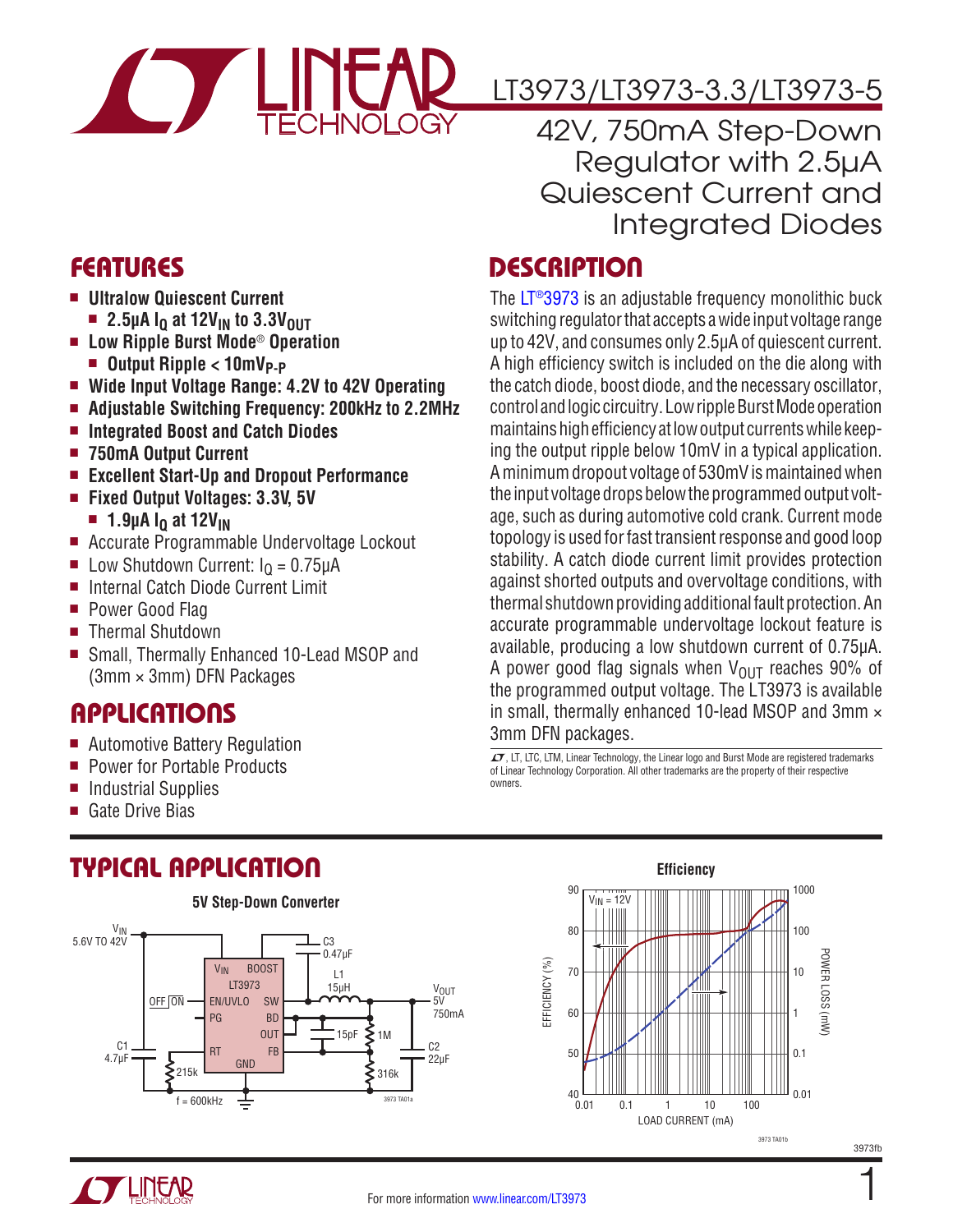### **ABSOLUTE MAXIMUM RATINGS (Note 1)**

| Operating Junction Temperature Range (Note 2) |  |
|-----------------------------------------------|--|
|                                               |  |
|                                               |  |
| LT3973H/LT3973H-X -40°C to 150°C              |  |
|                                               |  |
| Lead Temperature (Soldering, 10 sec)          |  |
|                                               |  |

#### TOP VIEW 11 GND DD PACKAGE 10-LEAD (3mm  $\times$  3mm) PLASTIC DFN  $\overline{10}$  $\overline{9}$  $\sqrt{6}$ 7  $\overline{8}$  $\overline{4}$  $\overline{5}$  $\sqrt{3}$ 12 I  $\overline{1}$   $\overline{1}$   $\overline{1}$   $\overline{1}$   $\overline{1}$   $\overline{1}$   $\overline{1}$   $\overline{1}$   $\overline{1}$   $\overline{1}$   $\overline{1}$   $\overline{1}$   $\overline{1}$   $\overline{1}$   $\overline{1}$   $\overline{1}$   $\overline{1}$   $\overline{1}$   $\overline{1}$   $\overline{1}$   $\overline{1}$   $\overline{1}$   $\overline{1}$   $\overline{1}$   $\overline{$ PG BD BOOST SW  $*$ FB/V<sub>OUT</sub> OUT EN/UVLO VIN GND  $\theta_{\sf JA}$  = 40°C/W,  $\theta_{\sf JC}$  = 5°C/W<br>EXPOSED PAD (PIN 11) IS GND, MUST BE SOLDERED TO PCB <sup>\*FB/V</sup>OUT 1<br>OUT 2 3 EN/UVLO 4 VIN 5 GND 10 RT 9 8 7 6 PG BD BOOST SW TOP VIEW MSE PACKAGE 10-LEAD PLASTIC MSOP 11 GND θJA = 45°C/W, θJC = 10°C/W EXPOSED PAD (PIN 11) IS GND, MUST BE SOLDERED TO PCB PIN CONFIGURATION

 $*$  FB for LT3973, V<sub>OUT</sub> for LT3973-3.3, LT3973-5.

### ORDER INFORMATION

| <b>LEAD FREE FINISH</b> | <b>TAPE AND REEL</b> | <b>PART MARKING*</b> | <b>PACKAGE DESCRIPTION</b>      | <b>TEMPERATURE RANGE</b>            |
|-------------------------|----------------------|----------------------|---------------------------------|-------------------------------------|
| LT3973EDD#PBF           | LT3973EDD#TRPBF      | LGCH                 | 10-Lead (3mm × 3mm) Plastic DFN | $-40^{\circ}$ C to 125 $^{\circ}$ C |
| LT3973IDD#PBF           | LT3973IDD#TRPBF      | LGCH                 | 10-Lead (3mm × 3mm) Plastic DFN | $-40^{\circ}$ C to 125 $^{\circ}$ C |
| LT3973HDD#PBF           | LT3973HDD#TRPBF      | LGCH                 | 10-Lead (3mm × 3mm) Plastic DFN | $-40^{\circ}$ C to 150 $^{\circ}$ C |
| LT3973EMSE#PBF          | LT3973EMSE#TRPBF     | <b>LTFYS</b>         | 10-Lead Plastic MSOP            | $-40^{\circ}$ C to 125 $^{\circ}$ C |
| LT3973IMSE#PBF          | LT3973IMSE#TRPBF     | <b>LTFYS</b>         | 10-Lead Plastic MSOP            | $-40^{\circ}$ C to 125 $^{\circ}$ C |
| LT3973HMSE#PBF          | LT3973HMSE#TRPBF     | <b>LTFYS</b>         | 10-Lead Plastic MSOP            | $-40^{\circ}$ C to 150 $^{\circ}$ C |
| LT3973EMSE-3.3#PBF      | LT3973EMSE-3.3#TRPBF | <b>LTGGB</b>         | 10-Lead Plastic MSOP            | $-40^{\circ}$ C to 125 $^{\circ}$ C |
| LT3973IMSE-3.3#PBF      | LT3973IMSE-3.3#TRPBF | <b>LTGGB</b>         | 10-Lead Plastic MSOP            | $-40^{\circ}$ C to 125 $^{\circ}$ C |
| LT3973HMSE-3.3#PBF      | LT3973HMSE-3.3#TRPBF | <b>LTGGB</b>         | 10-Lead Plastic MSOP            | $-40^{\circ}$ C to 150 $^{\circ}$ C |
| LT3973EDD-3.3#PBF       | LT3973EDD-3.3#TRPBF  | LGGC                 | 10-Lead (3mm × 3mm) Plastic DFN | $-40^{\circ}$ C to 125 $^{\circ}$ C |
| LT3973IDD-3.3#PBF       | LT3973IDD-3.3#TRPBF  | LGGC                 | 10-Lead (3mm × 3mm) Plastic DFN | $-40^{\circ}$ C to 125 $^{\circ}$ C |
| LT3973HDD-3.3#PBF       | LT3973HDD-3.3#TRPBF  | LGGC                 | 10-Lead (3mm × 3mm) Plastic DFN | –40°C to 150°C                      |
| LT3973EMSE-5#PBF        | LT3973EMSE-5#TRPBF   | <b>LTGGD</b>         | 10-Lead Plastic MSOP            | –40°C to 125°C                      |
| LT3973IMSE-5#PBF        | LT3973IMSE-5#TRPBF   | <b>LTGGD</b>         | 10-Lead Plastic MSOP            | $-40^{\circ}$ C to 125 $^{\circ}$ C |
| LT3973HMSE-5#PBF        | LT3973HMSE-5#TRPBF   | <b>LTGGD</b>         | 10-Lead Plastic MSOP            | $-40^{\circ}$ C to 150 $^{\circ}$ C |



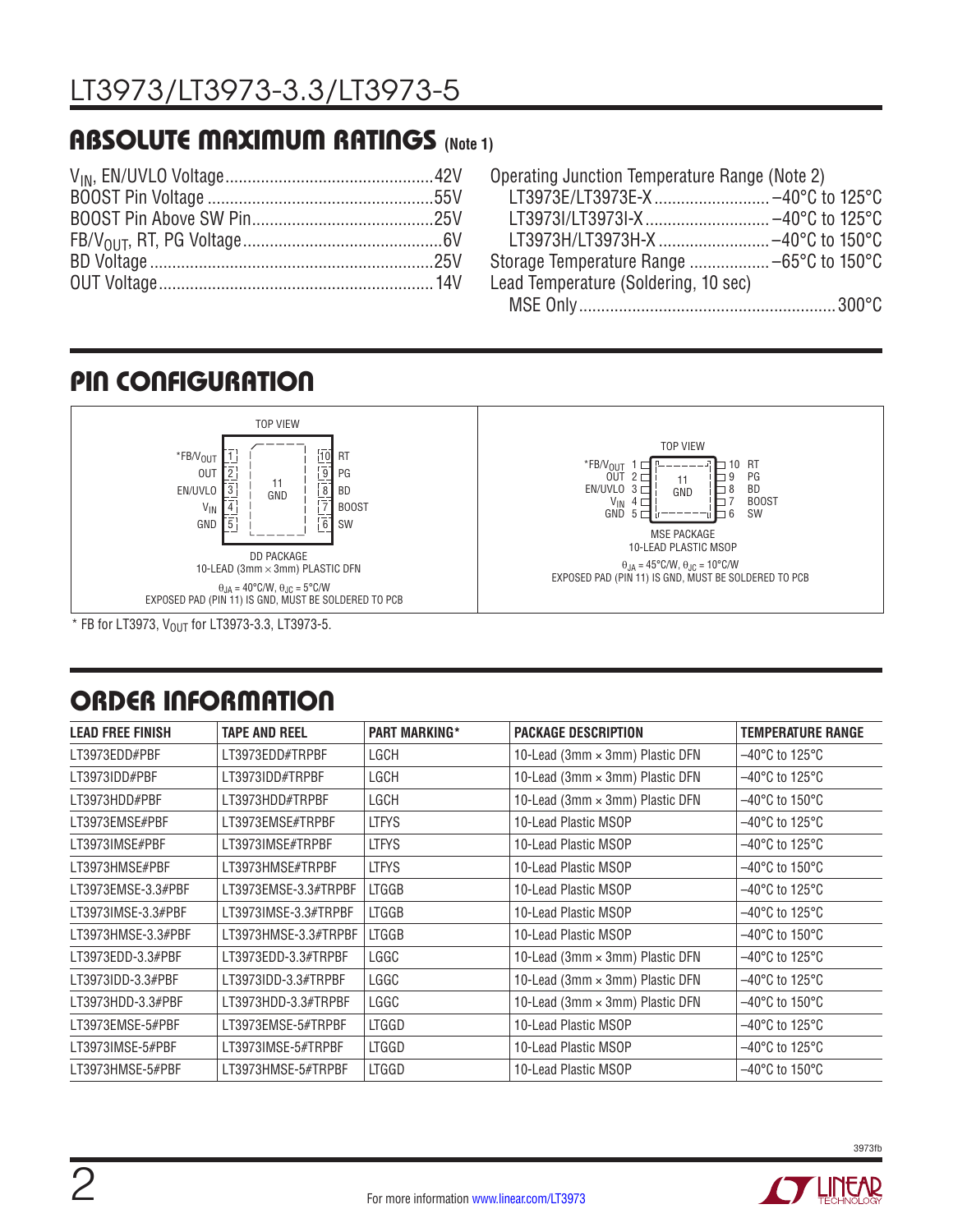### ORDER INFORMATION

| <b>LEAD FREE FINISH</b> | <b>TAPE AND REEL</b> | <b>PART MARKING*</b> | I PACKAGE DESCRIPTION                  | . TEMPERATURE RANGE      |
|-------------------------|----------------------|----------------------|----------------------------------------|--------------------------|
| LT3973EDD-5#PBF         | LT3973EDD-5#TRPBF    | LGGF                 | 10-Lead (3mm $\times$ 3mm) Plastic DFN | l –40°C to 125°C         |
| LT3973IDD-5#PBF         | LT3973IDD-5#TRPBF    | LGGF                 | 10-Lead (3mm $\times$ 3mm) Plastic DFN | l –40°C to 125°C         |
| LT3973HDD-5#PBF         | LT3973HDD-5#TRPBF    | LGGF                 | 10-Lead (3mm $\times$ 3mm) Plastic DFN | $-40^{\circ}$ C to 150°C |

Consult LTC Marketing for parts specified with wider operating temperature ranges. \*The temperature grade is identified by a label on the shipping container.Consult LTC Marketing for information on non-standard lead based finish parts.

For more information on lead free part marking, go to: http://www.linear.com/leadfree/ For more information on tape and reel specifications, go to: http://www.linear.com/tapeandreel/

#### **ELECTRICAL CHARACTERISTICS** The  $\bullet$  denotes the specifications which apply over the full operating temperature range, otherwise specifications are at T<sub>A</sub> = 25°C. V<sub>IN</sub> = 12V, V<sub>BD</sub> = 3.3V unless otherwise noted. (Note 2)

| <b>PARAMETER</b>                      | <b>CONDITIONS</b>                                                                                                                               |           |                    | <b>TYP</b>         | <b>MAX</b>            | <b>UNITS</b>             |
|---------------------------------------|-------------------------------------------------------------------------------------------------------------------------------------------------|-----------|--------------------|--------------------|-----------------------|--------------------------|
| Minimum Input Voltage (Note 3)        |                                                                                                                                                 | $\bullet$ |                    | 3.8                | 4.2                   | V                        |
| Quiescent Current from VIN            | V <sub>EN/UVLO</sub> Low<br>V <sub>EN/UVLO</sub> High<br>V <sub>EN/UVLO</sub> High, -40°C to 125°C<br>V <sub>EN/UVLO</sub> High, -40°C to 150°C |           |                    | 0.75<br>1.8        | 1.3<br>2.8<br>6<br>12 | μA<br>μA<br>μA<br>μA     |
| LT3973 Feedback Voltage               |                                                                                                                                                 |           | 1.195<br>1.185     | 1.21<br>1.21       | 1.225<br>1.235        | $\vee$<br>V              |
| LT3973-3.3 Output Voltage             |                                                                                                                                                 |           | 3.26<br>3.234      | 3.3<br>3.3         | 3.34<br>3.366         | $\vee$<br>V              |
| LT3973-5 Output Voltage               |                                                                                                                                                 |           | 4.94<br>4.9        | 5<br>5             | 5.06<br>5.1           | $\vee$<br>V              |
| LT3973 FB Pin Bias Current            | $V_{FB} = 1.21V$                                                                                                                                |           |                    | 0.1                | 20                    | nA                       |
| FB/Output Voltage Line Regulation     | $4.2V < V_{IN} < 40V$                                                                                                                           |           |                    | 0.0002             | 0.01                  | $\%N$                    |
| <b>Switching Frequency</b>            | $R_T = 41.2k$ , $V_{IN} = 6V$<br>$R_T = 158k$ , $V_{IN} = 6V$<br>$R_T = 768k$ , $V_{IN} = 6V$                                                   |           | 1.72<br>632<br>156 | 2.15<br>790<br>195 | 2.58<br>948<br>234    | <b>MHz</b><br>kHz<br>kHz |
| Switch Current Limit                  | $V_{IN}$ = 5V, $V_{FR}$ = 0V                                                                                                                    | $\bullet$ | 1.237              | 1.65               | 1.98                  | A                        |
| <b>Catch Schottky Current Limit</b>   | $V_{IN} = 5V$                                                                                                                                   |           | 0.92               | 1.15               | 1.44                  | A                        |
| <b>Switch VCESAT</b>                  | $I_{SW} = 500mA$                                                                                                                                |           |                    | 250                |                       | mV                       |
| Switch Leakage Current                |                                                                                                                                                 |           |                    | 0.05               | $\overline{2}$        | μA                       |
| <b>Catch Schottky Forward Voltage</b> | $I_{SCH} = 200 \text{mA}, V_{IN} = V_{BD} = \text{NC}$                                                                                          |           |                    | 550                |                       | mV                       |
| <b>Catch Schottky Reverse Leakage</b> | $V_{SW} = 12V$                                                                                                                                  |           |                    | 0.05               | $\overline{2}$        | μA                       |
| <b>Boost Schottky Forward Voltage</b> | $I_{SCH}$ = 50mA, $V_{IN}$ = NC, $V_{BODST}$ = 0V                                                                                               |           |                    | 820                |                       | mV                       |
| <b>Boost Schottky Reverse Leakage</b> | $V_{REVERSE} = 12V$                                                                                                                             |           |                    | 0.02               | $\overline{2}$        | μA                       |
| Minimum Boost Voltage (Note 4)        | $V_{IN} = 5V$                                                                                                                                   |           |                    | 1.4                | 1.8                   | $\mathsf{V}$             |
| <b>BOOST Pin Current</b>              | $I_{SW} = 500$ mA, $V_{B00ST} = 15V$                                                                                                            |           |                    | 10                 | 13                    | mA                       |
| <b>Dropout Comparator Threshold</b>   | $(V_{IN} - OUT)$ Falling, $V_{IN} = 5V$                                                                                                         | $\bullet$ | 400                | 490                | 580                   | mV                       |
| <b>Dropout Comparator Hysteresis</b>  |                                                                                                                                                 |           |                    | 40                 |                       | mV                       |

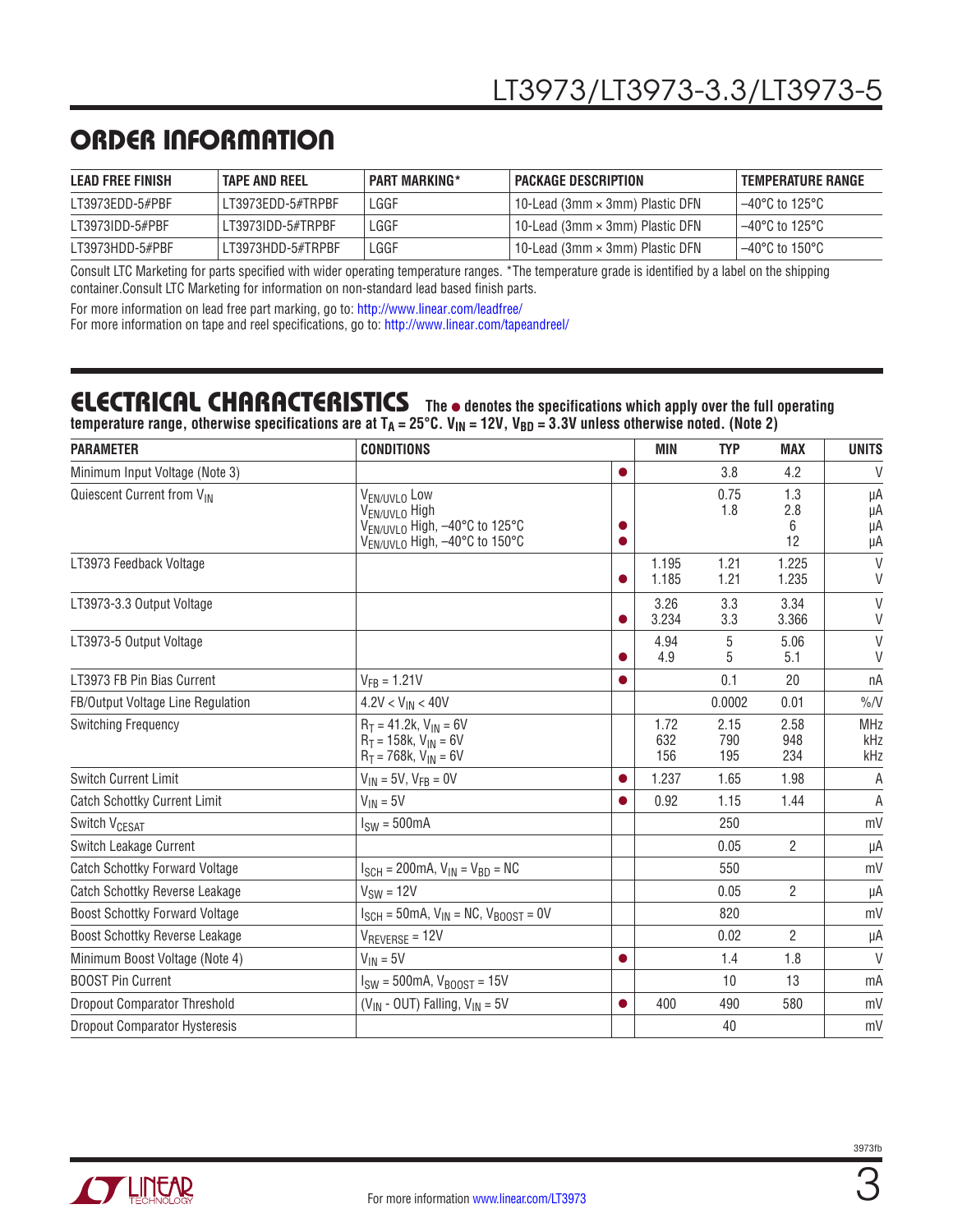#### **ELECTRICAL CHARACTERISTICS** The  $\bullet$  denotes the specifications which apply over the full operating temperature range, otherwise specifications are at T<sub>A</sub> = 25°C. V<sub>IN</sub> = 12V, V<sub>BD</sub> = 3.3V unless otherwise noted. (Note 2)

| <b>EN/UVLO Pin Current</b>                | $V_{EN/UVLO} = 12V$                |      |      | 30   | пA            |
|-------------------------------------------|------------------------------------|------|------|------|---------------|
| EN/UVLO Voltage Threshold                 | EN/UVLO Falling, $V_{IN} \ge 4.2V$ | 1.09 | 1.16 | 1.23 | V             |
| EN/UVLO Voltage Threshold                 | EN/UVLO Rising, $V_{IN} \ge 4.2V$  | 1.12 | 1.19 | 1.28 | $\vee$        |
| EN/UVLO Voltage Hysteresis                |                                    |      | 30   | 45   | mV            |
| PG Threshold Offset from Feedback Voltage | $V_{FR}$ Rising                    | 6.5  | 10   | 13.5 | $\frac{0}{0}$ |
| PG Hysteresis as % of Output Voltage      |                                    |      | 0.8  |      | $\frac{0}{0}$ |
| PG Leakage                                | $V_{PG} = 3V$                      |      | 0.01 |      | μA            |
| <b>PG Sink Current</b>                    | $V_{PG} = 0.4V$                    | 220  | 350  |      | μA            |
| Minimum Switch On-Time                    |                                    |      | 70   |      | ns            |
| Minimum Switch Off-Time (Note 5)          | $V_{IN} = 10V$                     |      | 130  | 180  | ns            |
|                                           |                                    |      |      |      |               |

**Note 1:** Stresses beyond those listed under Absolute Maximum Ratings may cause permanent damage to the device. Exposure to any Absolute Maximum Rating condition for extended periods may affect device reliability and lifetime.

**Note 2:** The LT3973E is guaranteed to meet performance specifications from 0°C to 125°C junction temperature. Specifications over the –40°C to 125°C operating junction temperature range are assured by design, characterization, and correlation with statistical process controls. The LT3973I is guaranteed over the full -40°C to 125°C operating junction temperature range. The LT3973H is guaranteed over the full –40°C to 150°C operating junction temperature range. High junction temperatures degrade operating lifetimes. Operating lifetime is derated at junction temperatures greater than 125°C. The junction temperature  $(T_{\rm J},$  in °C) is calculated from the ambient temperature ( $T_A$  in  $\degree$ C) and power dissipation (PD, in Watts) according to the formula:

 $T_J = T_A + (PD \cdot \theta_{JA})$ 

where  $\theta_{JA}$  (in °C/W) is the package thermal impedance.

**Note 3:** This is the minimum input voltage for operation with accurate FB reference voltage.

**Note 4:** This is the minimum voltage across the boost capacitor needed to guarantee full saturation of the switch.

**Note 5:** The LT3973 contains circuitry that extends the maximum duty cycle if there is sufficient voltage across the boost capacitor. See the Application Information section for more details.

**Note 6:** This IC includes overtemperature protection that is intended to protect the device during momentary overload conditions. Junction temperature will exceed the maximum operating junction temperature when overtemperature protection is active. Continuous operation above the specified maximum operating junction temperature may impair device reliability or permanently damage the device.

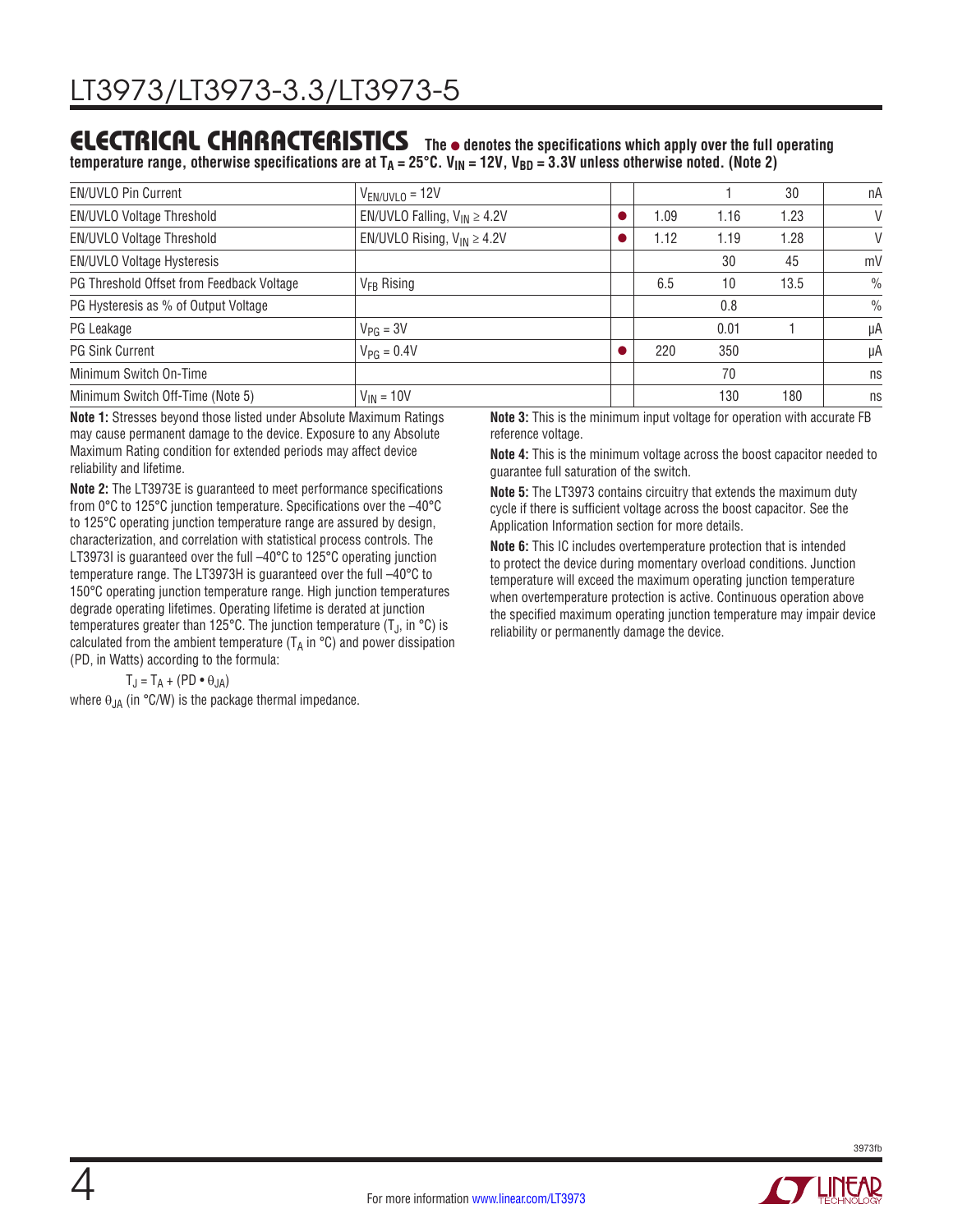### TYPICAL PERFORMANCE CHARACTERISTICS **TA = 25°C, unless otherwise noted.**



5

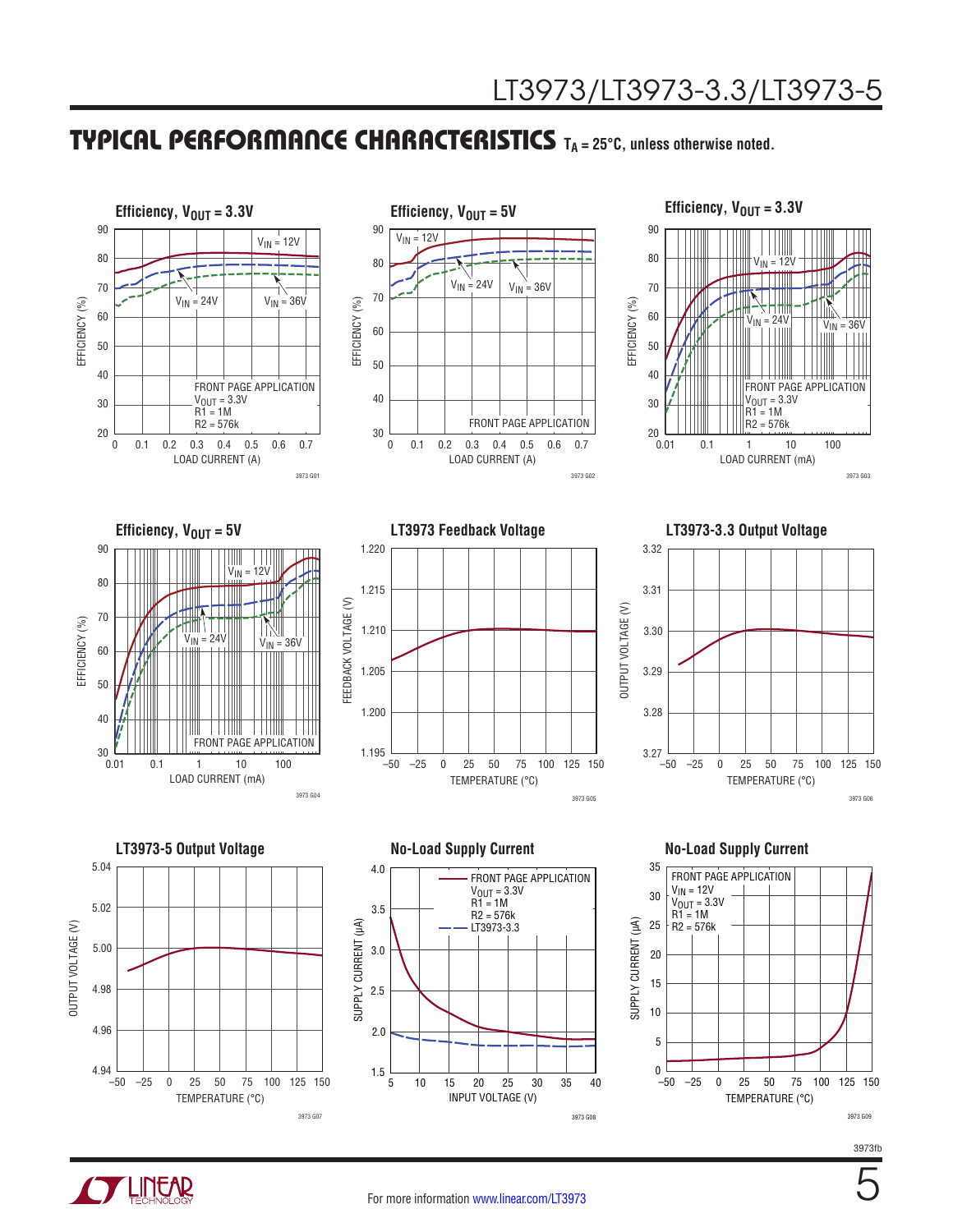### TYPICAL PERFORMANCE CHARACTERISTICS **TA = 25°C, unless otherwise noted.**



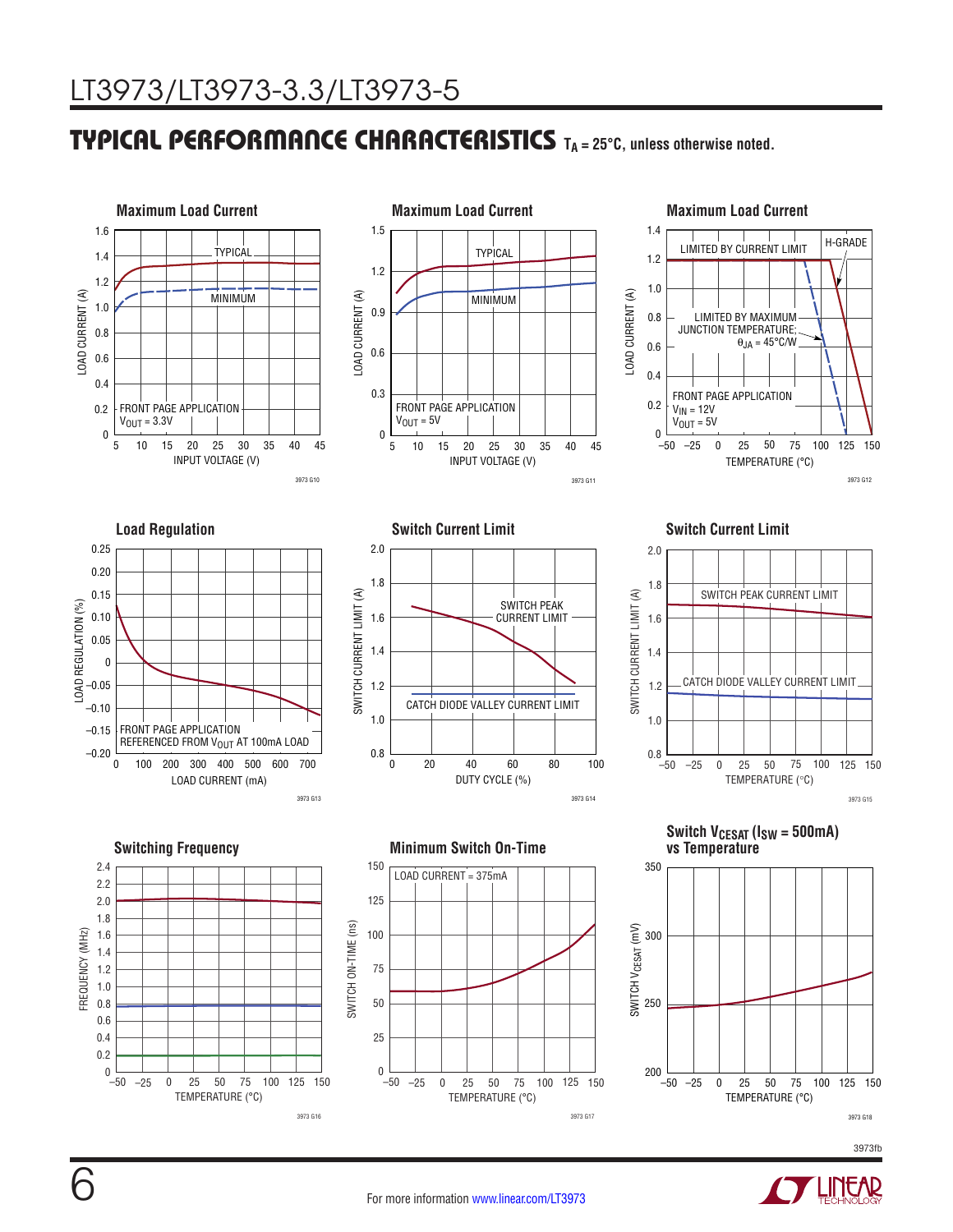### **TYPICAL PERFORMANCE CHARACTERISTICS** T<sub>A</sub> = 25°C, unless otherwise noted.



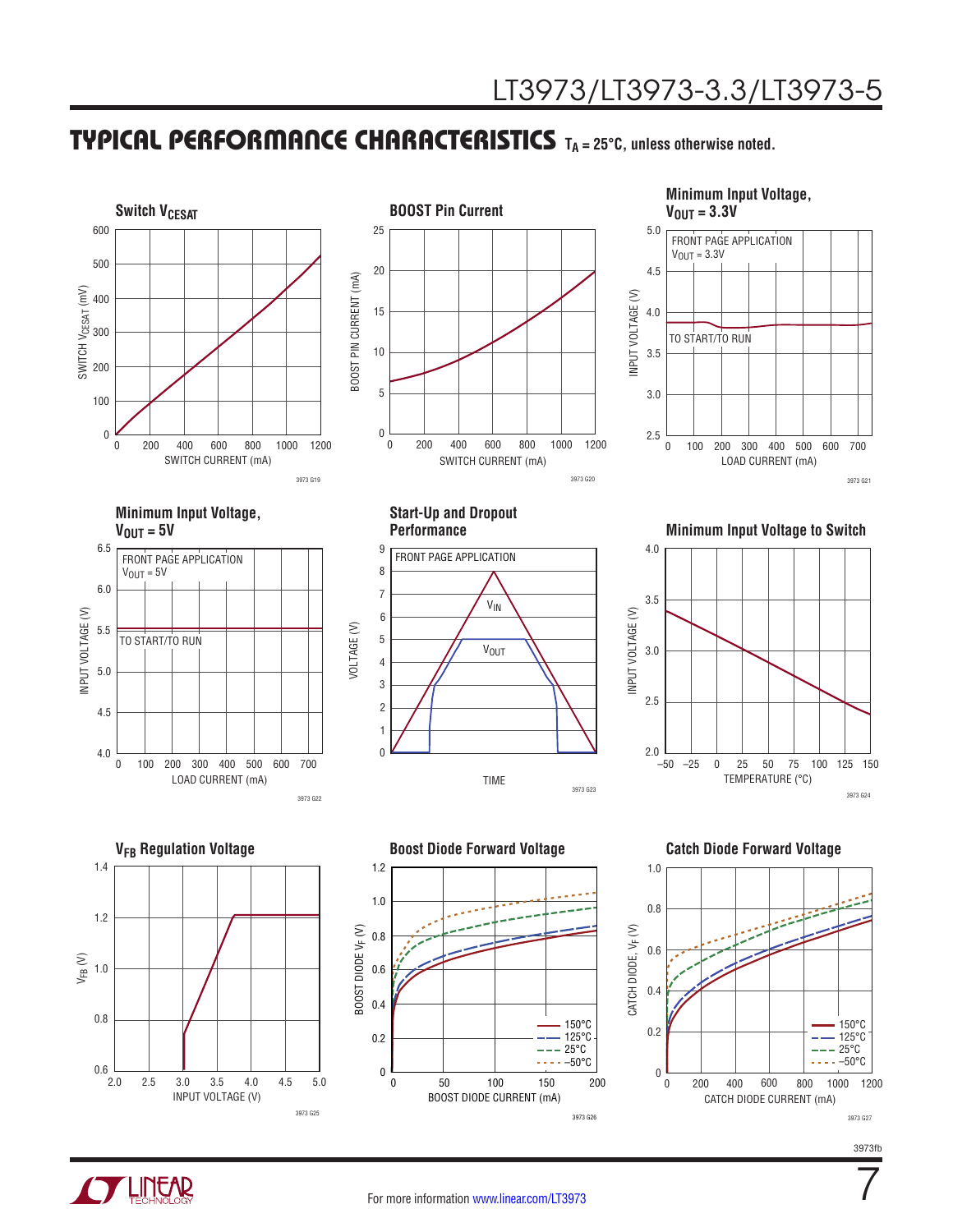### **TYPICAL PERFORMANCE CHARACTERISTICS** T<sub>A</sub> = 25°C, unless otherwise noted.



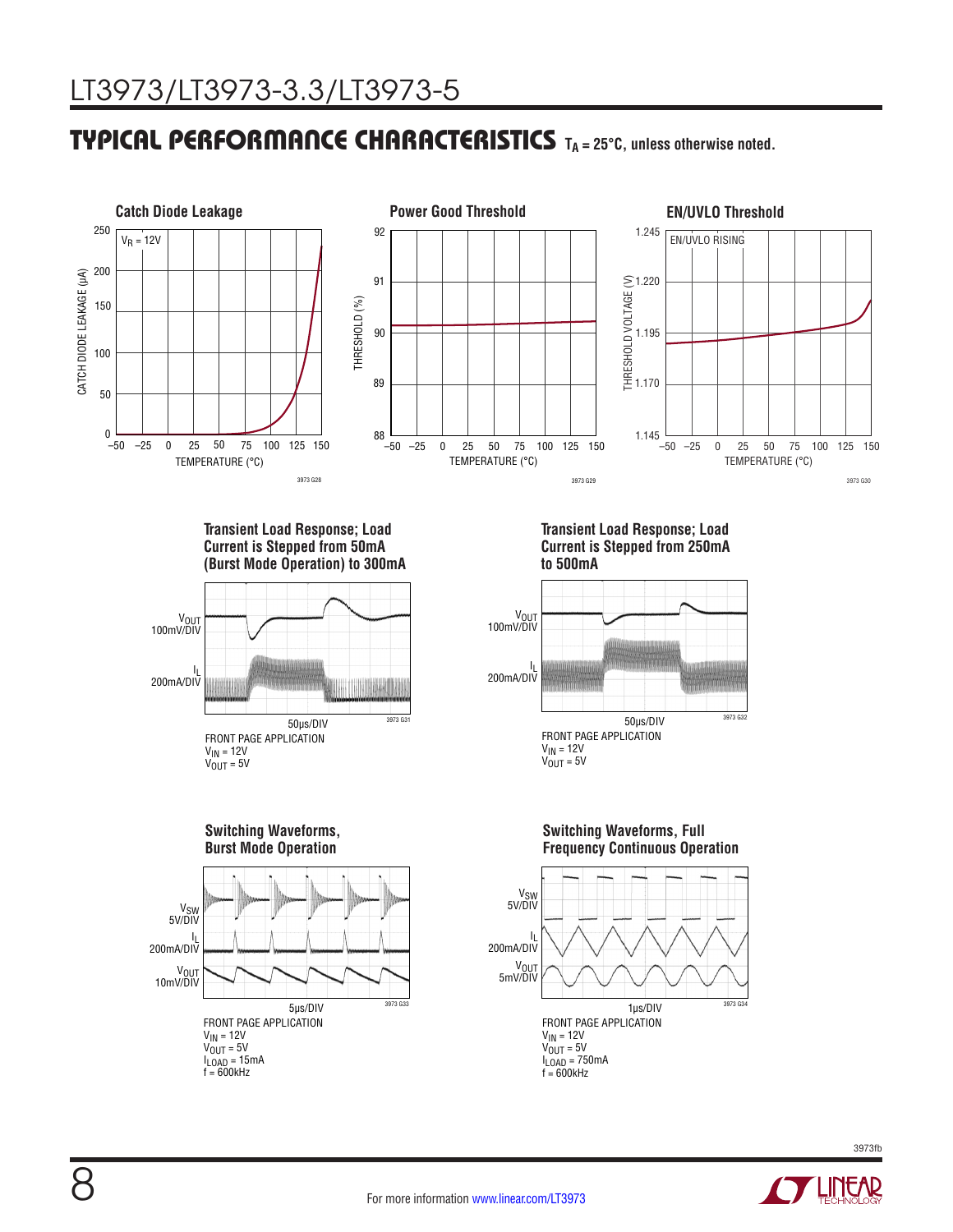### PIN FUNCTIONS

**FB (Pin 1, LT3973 Only):** The LT3973 regulates the FB pin to 1.21V. Connect the feedback resistor divider tap to this pin.

**VOUT (Pin 1, LT3973-3.3 and LT3973-5 Only):** The LT3973-3.3 and LT3973-5 regulate the  $V_{\text{OUT}}$  pin to 3.3V and 5V, respectively. This pin connects to the internal feedback divider that programs the fixed output voltage.

**OUT (Pin 2):** The LT3973 regulates the V<sub>IN</sub> to V<sub>OUT</sub> voltage for dropout conditions. It will also pull current from this pin to charge the boost capacitor when needed. Connect this pin to the output. If programmed output is greater than 14V, tie this pin to GND.

**EN/UVLO (Pin 3):** The part is in shutdown when this pin is low and active when this pin is high. The threshold voltage is 1.19V going up with 30mV of hysteresis. Tie to  $V_{IN}$  if shutdown feature is not used. The EN/UVLO threshold is accurate only when  $V_{IN}$  is above 4.2V. If  $V_{IN}$  is lower than 4.2V, ground EN/UVLO to place the part in shutdown.

**V<sub>IN</sub>** (Pin 4): The V<sub>IN</sub> pin supplies current to the LT3973's internal circuitry and to the internal power switch. This pin must be locally bypassed.

**GND (Pin 5, Exposed Pad Pin 11):** Ground. The exposed pad must be soldered to the PCB.

**SW (Pin 6):** The SW pin is the output of an internal power switch. Connect this pin to the inductor.

**BOOST (Pin 7):** This pin is used to provide a drive voltage, higher than the input voltage, to the internal bipolar NPN power switch.

**BD (Pin 8):** This pin connects to the anode of the boost diode. This pin also supplies current to the LT3973's internal regulator when BD is above 3.2V.

**PG (Pin 9):** The PG pin is the open-drain output of an internal comparator. PG remains low until the FB pin is within 10% of the final regulation voltage. PG is valid when  $V_{IN}$  is above 4.2V and EN/UVLO is high.

**RT (Pin 10):** A resistor is tied between RT and ground to set the switching frequency.



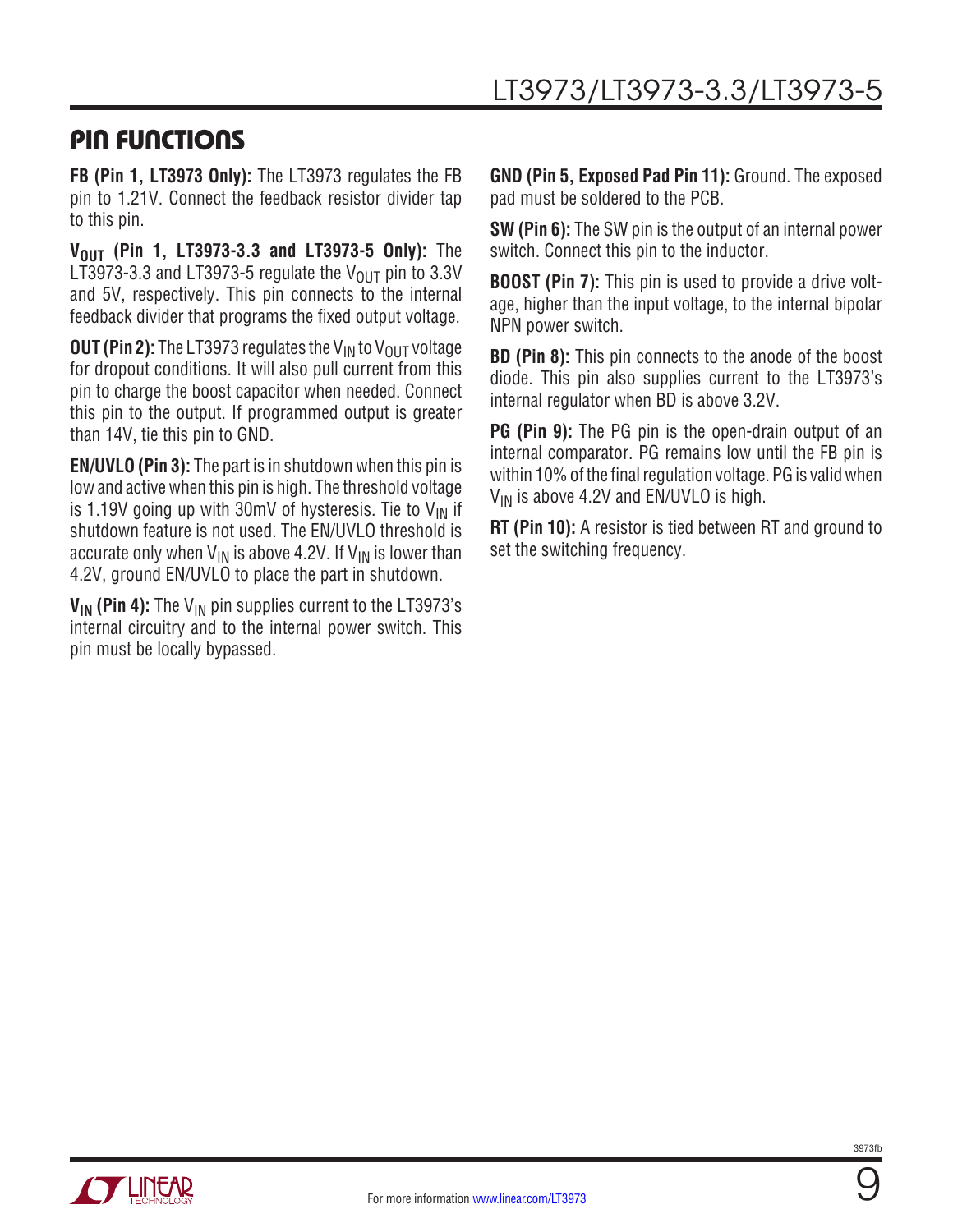### BLOCK DIAGRAM





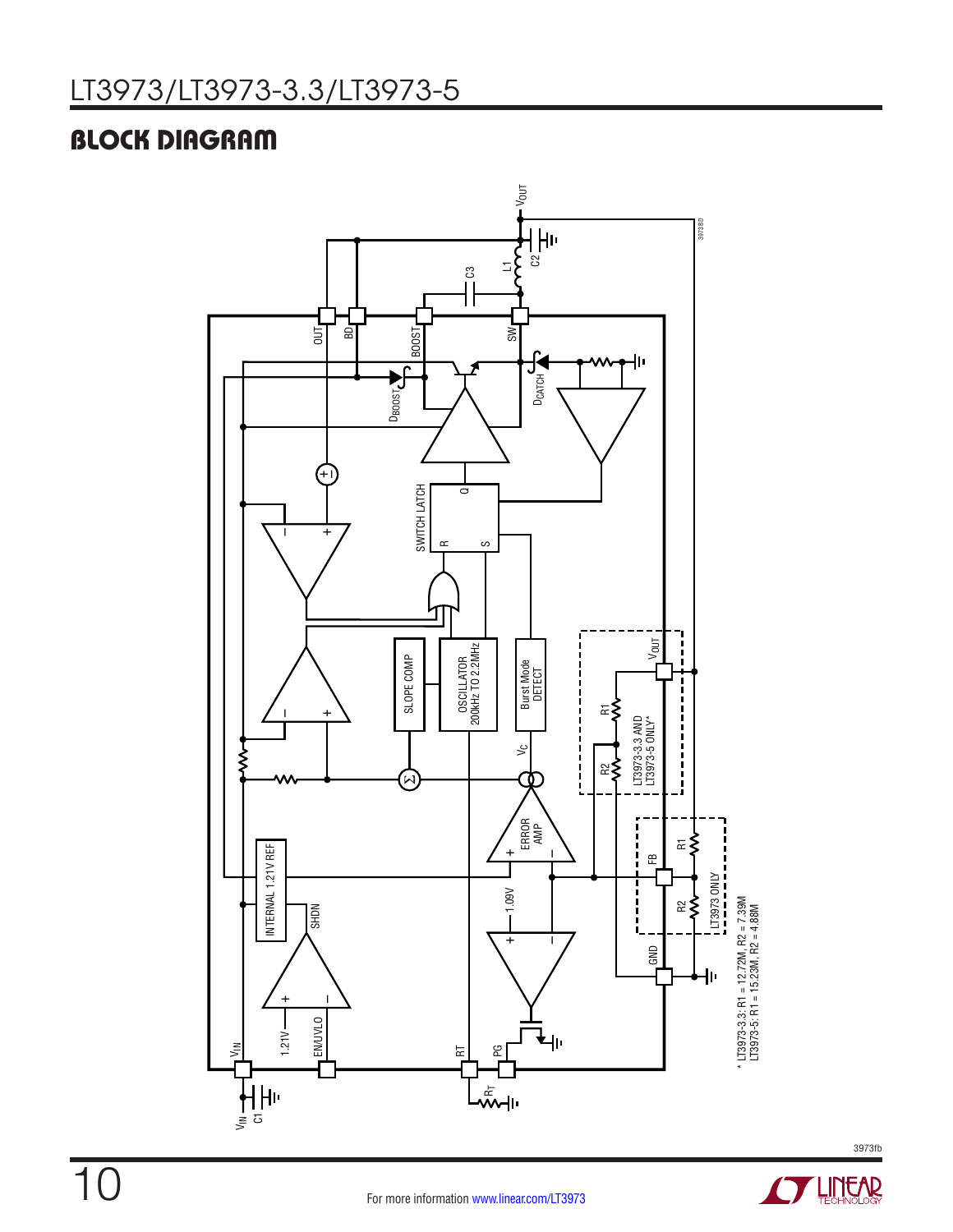### **OPERATION**

The LT3973 is a constant frequency, current mode stepdown regulator. An oscillator, with frequency set by RT, sets an RS flip-flop, turning on the internal power switch. An amplifier and comparator monitor the current flowing between the  $V_{IN}$  and SW pins, turning the switch-off when this current reaches a level determined by the voltage at  $V_C$  (see Block Diagram). An error amplifier measures the output voltage through an external resistor divider tied to the FB pin and servos the  $V_C$  node. If the error amplifier's output increases, more current is delivered to the output; if it decreases, less current is delivered.

Another comparator monitors the current flowing through the catch diode and reduces the operating frequency when the current exceeds the 1.15A bottom current limit. This foldback in frequency helps to control the output current in fault conditions such as a shorted output with high input voltage. Maximum deliverable current to the output is therefore limited by both switch current limit and catch diode current limit.

An internal regulator provides power to the control circuitry. The bias regulator normally draws power from the  $V_{IN}$  pin, but if the BD pin is connected to an external voltage higher than 3.2V, bias power will be drawn from the external source (typically the regulated output voltage). This improves efficiency.

IftheEN/UVLOpinislow, theLT3973isshutdownanddraws 0.75µA from the input. When the EN/UVLO pin exceeds 1.19V, the switching regulator will become active. Undervoltage lockout is programmable via this pin.

The switch driver operates from either  $V_{IN}$  or from the BOOST pin. An external capacitor is used to generate a voltage at the BOOST pin that is higher than the input supply. This allows the driver to fully saturate the internal bipolar NPN power switch for efficient operation.

To further optimize efficiency, the LT3973 automatically switches to Burst Mode operation in light load situations. Between bursts, all circuitry associated with controlling the output switch is shut down reducing the input supply current to 1.8µA.

If the input voltage decreases towards the programmed output voltage, the LT3973 will start to skip switch-off times and decrease the switching frequency to maintain output regulation up to a maximum duty cycle of approximately 97.5%. When the OUT pin is tied to  $V_{\text{OUT}}$ , the LT3973 regulates the output such that it stays more than 530mV below  $V_{IN}$ ; this sets a minimum dropout voltage. This enforced minimum dropout voltage limits the duty cycle and keeps the boost capacitor charged during dropout conditions. Since sufficient boost voltage is maintained, the internal switch can fully saturate yielding good dropout performance.

The LT3973 contains a power good comparator which trips when the FB pin is at 90% of its regulated value. The PG output is an open-drain transistor that is off when the output is in regulation, allowing an external resistor to pull the PG pin high. Power good is valid when the LT3973 is enabled and  $V_{IN}$  is above 4.2V.

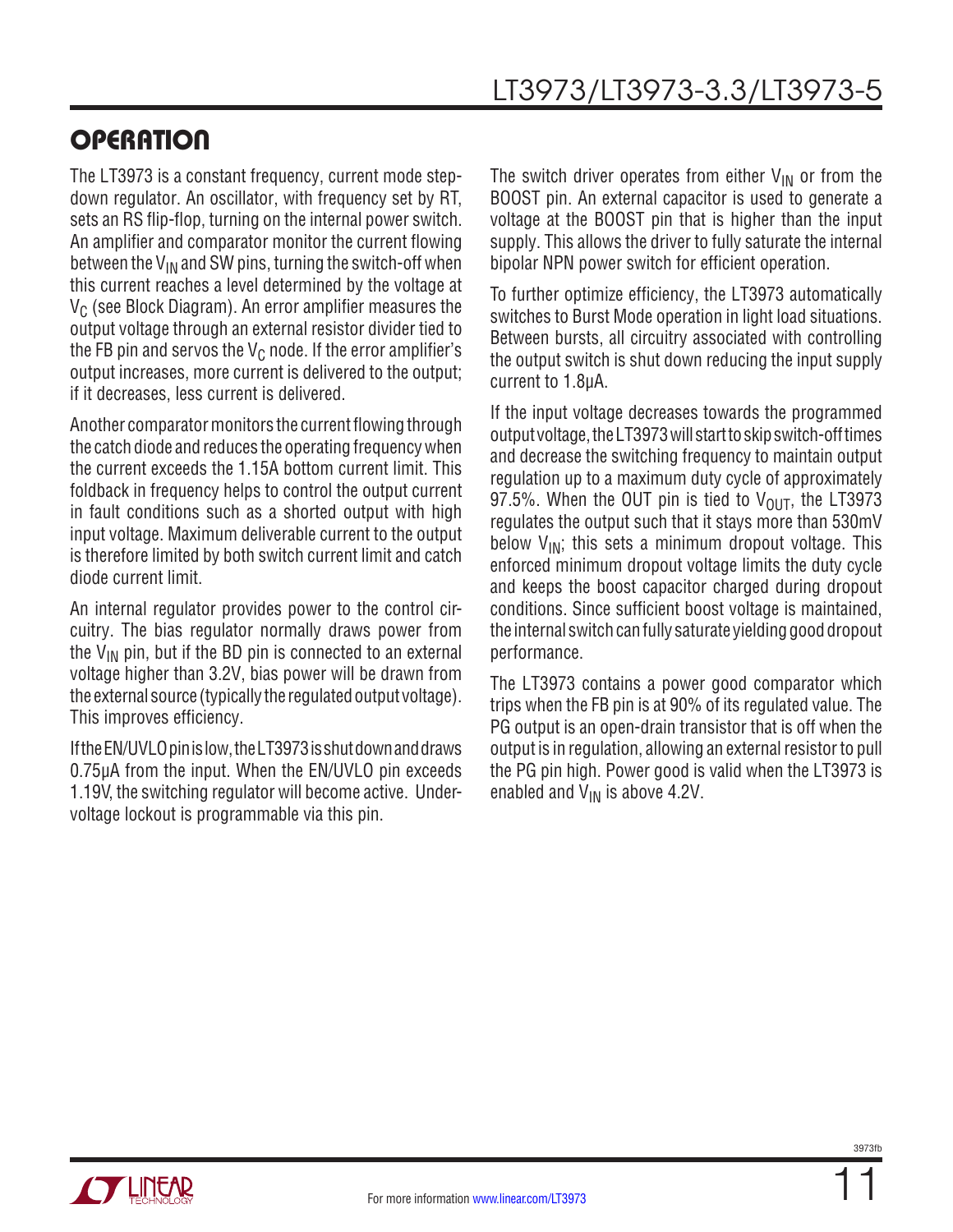#### **FB Resistor Network**

The output voltage is programmed with a resistor divider between the output and the FB pin. Choose the 1% resistors according to:

$$
R1 = R2 \left( \frac{V_{OUT}}{1.21} - 1 \right)
$$

Reference designators refer to the Block Diagram. Note that choosing larger resistors will decrease the quiescent current of the application circuit.

#### **Setting the Switching Frequency**

The LT3973 uses a constant frequency PWM architecture that can be programmed to switch from 200kHz to 2.2MHz by using a resistor tied from the RT pin to ground. A table showing the necessary  $R_T$  value for a desired switching frequency is in Table 1.

| <b>SWITCHING FREQUENCY (MHz)</b> | $R_T$ VALUE (k $\Omega$ ) |
|----------------------------------|---------------------------|
| 0.2                              | 732                       |
| 0.3                              | 475                       |
| 0.4                              | 340                       |
| 0.5                              | 267                       |
| 0.6                              | 215                       |
| 0.8                              | 150                       |
| 1.0                              | 115                       |
| 1.2                              | 90.9                      |
| 1.4                              | 73.2                      |
| 1.6                              | 61.9                      |
| 1.8                              | 51.1                      |
| 2.0                              | 43.2                      |
| $2.2\,$                          | 36.5                      |

#### **Table 1. Switching Frequency vs R<sub>T</sub> Value**

### **Operating Frequency Trade-Offs**

Selection of the operating frequency is a trade-off between efficiency, component size, and maximum input voltage. The advantage of high frequency operation is that smaller inductor and capacitor values may be used. The disadvantages are lower efficiency, and narrower input voltage range at constant-frequency. The highest acceptable switching frequency ( $f_{SW(MAX)}$ ) for a given application can be calculated as follows:

$$
f_{SW(MAX)} = \frac{V_{OUT} + V_D}{t_{ON(MIN)}(V_{IN} - V_{SW} + V_D)}
$$

where  $V_{IN}$  is the typical input voltage,  $V_{OUT}$  is the output voltage,  $V_D$  is the integrated catch diode drop (~0.7V), and  $V_{SW}$  is the internal switch drop (~0.5V at max load). This equation shows that slower switching frequency is necessary to accommodate high  $V_{IN}/V_{OUT}$  ratio. This is due to the limitation on the LT3973's minimum on-time. The minimum on-time is a strong function of temperature. Use the minimum switch on-time curve (see Typical Performance Characteristics) to design for an application's maximum temperature, while adding about 30% for part-to-part variation. The minimum duty cycle that can be achieved taking this on-time into account is:

 $DC_{MIN} = t_{ON(MIN)} \cdot f_{SW}$ 

where  $f_{SW}$  is the switching frequency, and the  $t_{ON(MIN)}$  is the minimum switch on-time.

A good choice of switching frequency should allow adequate input voltage range (see next two sections) and keep the inductor and capacitor values small.

#### **Minimum Input Voltage Range**

The minimum input voltage for regulation is determined by either the LT3973's minimum operating voltage of 4.2V, its maximum duty cycle, or the enforced minimum dropout voltage. See the typical performance characteristics section for the minimum input voltage across load for outputs of 3.3V and 5V.

The duty cycle is the fraction of time that the internal switch is on during a clock cycle. Unlike many fixed frequency regulators, the LT3973 can extend its duty cycle by remaining on for multiple clock cycles. The LT3973 will not switch off at the end of each clock cycle if there is sufficient voltage across the boost capacitor (C3 in the Block Diagram). Eventually, the voltage on the boost capacitor falls and requires refreshing. When this occurs, the switch will turn off, allowing the inductor current to recharge the boost capacitor. This places a limitation on the maximum duty cycle as follows:

 $DC_{MAX} = 1/(1+1/β_{SW})$ 

where  $\beta_{SW}$  is equal to the SW pin current divided by the BOOST pin current (see the Typical Performance Characteristics section), generally leading to a  $DC_{MAX}$  of

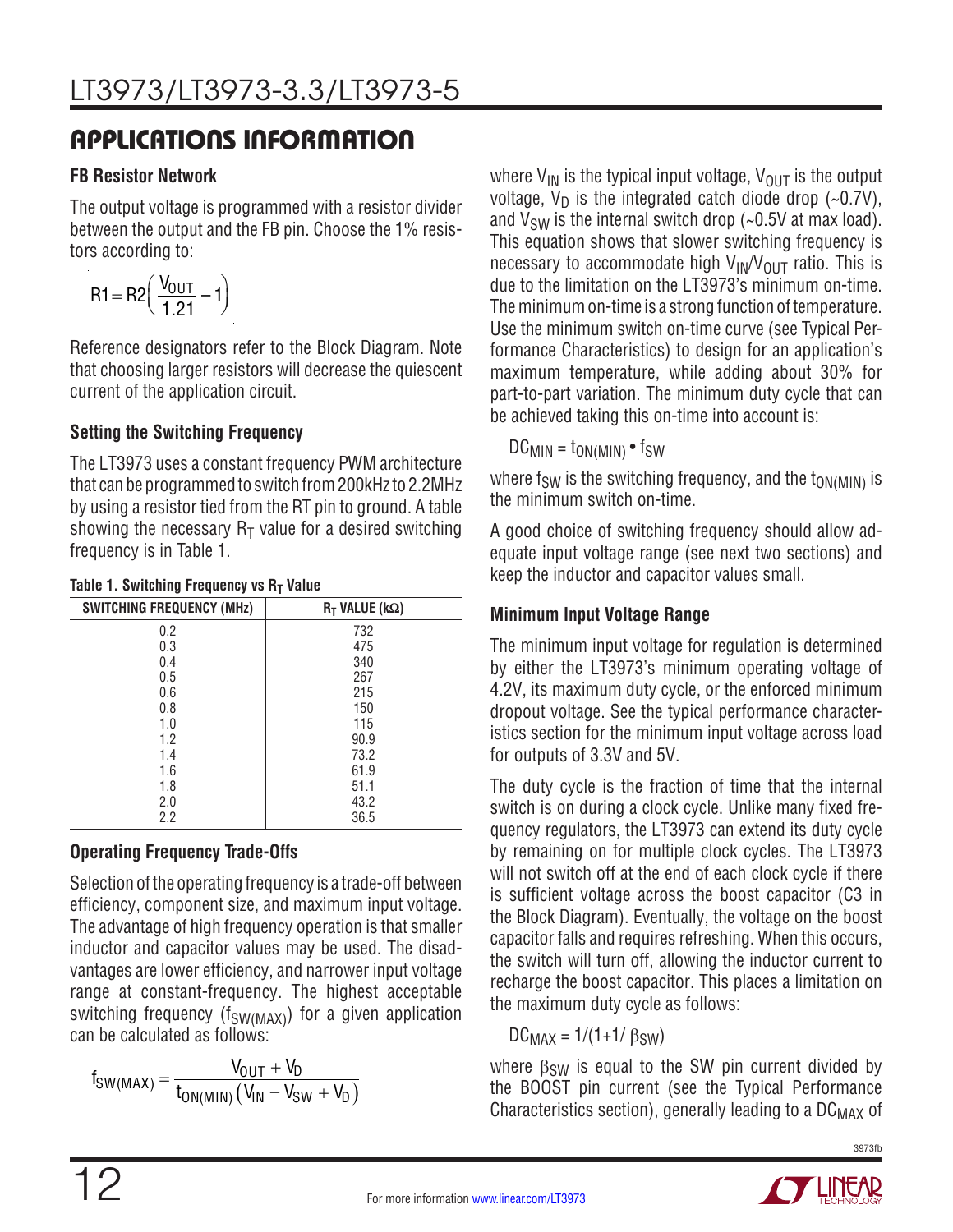about 97.5%. This leads to a minimum input voltage of approximately:

$$
V_{IN(MIN1)} = \frac{V_{OUT} + V_D}{DC_{MAX}} - V_D + V_{SW}
$$

where  $V_{\text{OUT}}$  is the output voltage,  $V_{\text{D}}$  is the catch diode drop (~0.7V),  $V_{SW}$  is the internal switch drop (~0.5V at max load), and  $DC_{MAX}$  is the maximum duty cycle.

The final factor affecting the minimum input voltage is the minimum dropout voltage. When the OUT pin is tied to  $V_{\text{OUT}}$ , the LT3973 regulates the output such that it stays more than 530mV below  $V_{IN}$ . This enforced minimum dropout voltage is due to reasons that are covered in a later section. This places a limitation on the minimum input voltage as follows:

 $V_{IN(MIN2)} = V_{OUT} + V_{DROPOUT(MIN)}$ 

where  $V_{\text{OUT}}$  is the output voltage and  $V_{\text{DROPOUT(MIN)}}$  is the minimum dropout voltage (530mV).

Combining these factors leads to the overall minimum input voltage:

 $V_{IN(MIN)} = max(V_{IN(MIN1)}, V_{IN(MIN2)}, 4.2V)$ 

Note that the LT3973 will begin switching at a lower input voltage (typically 3V) but will regulate to a lower FB voltage in this region of operation (see the Typical Performance Characteristics section).

### **Maximum Input Voltage Range**

The highest allowed  $V_{IN}$  during normal operation ( $V_{IN}$ <sub>OP-</sub>  $_{MAX}$ ) is limited by minimum duty cycle and can be calculated by the following equation:

$$
V_{IN(OP\text{-}MAX)} = \frac{V_{OUT} + V_D}{f_{SW} \cdot t_{ON(MIN)}} - V_D + V_{SW}
$$

where  $t_{ON(MIN)}$  is the minimum switch on time.

However, the circuit will tolerate inputs up to the absolute maximum ratings of the  $V_{IN}$  and BOOST pins, regardless of chosen switching frequency. During such transients where  $V_{IN}$  is higher than  $V_{IN(OP\text{-MAX})}$ , the switching frequency will be reduced below the programmed frequency to prevent damage to the part. The output voltage ripple and inductor current ripple may also be higher than in typical operation, however the output will still be in regulation.

#### **Inductor Selection**

For a given input and output voltage, the inductor value and switching frequency will determine the ripple current. The ripple current increases with higher  $V_{IN}$  or  $V_{OUT}$  and decreases with higher inductance and faster switching frequency. A good starting point for selecting the inductor value is:

$$
L=1.5\frac{V_{OUT}+V_D}{f_{SW}}
$$

where  $V_D$  is the voltage drop of the catch diode (~0.7V), L is in  $\mu$ H and  $f_{SW}$  is in MHz. The inductor's RMS current rating must be greater than the maximum load current and its saturation current should be about 30% higher. For robust operation in fault conditions (start-up or short circuit) and high input voltage (>30V), the saturation current should be above 1.5A. To keep the efficiency high, the series resistance (DCR) should be less than 0.1 $\Omega$ , and the core material should be intended for high frequency applications. Table 2 lists several inductor vendors.

**Table 2. Inductor Vendors**

| VENDOR           | <b>URL</b>        |
|------------------|-------------------|
| Coilcraft        | www.coilcraft.com |
| Sumida           | www.sumida.com    |
| Toko             | www.tokoam.com    |
| Würth Elektronik | www.we-online.com |
| Coiltronics      | www.cooperet.com  |
| Murata           | www.murata.com    |
|                  |                   |

This simple design guide will not always result in the optimum inductor selection for a given application. As a general rule, lower output voltages and higher switching frequency will require smaller inductor values. If the application requires less than 750mA load current, then a lesser inductor value may be acceptable. This allows use of a physically smaller inductor, or one with a lower DCR resulting in higher efficiency. There are several graphs in the Typical Performance Characteristics section of this data

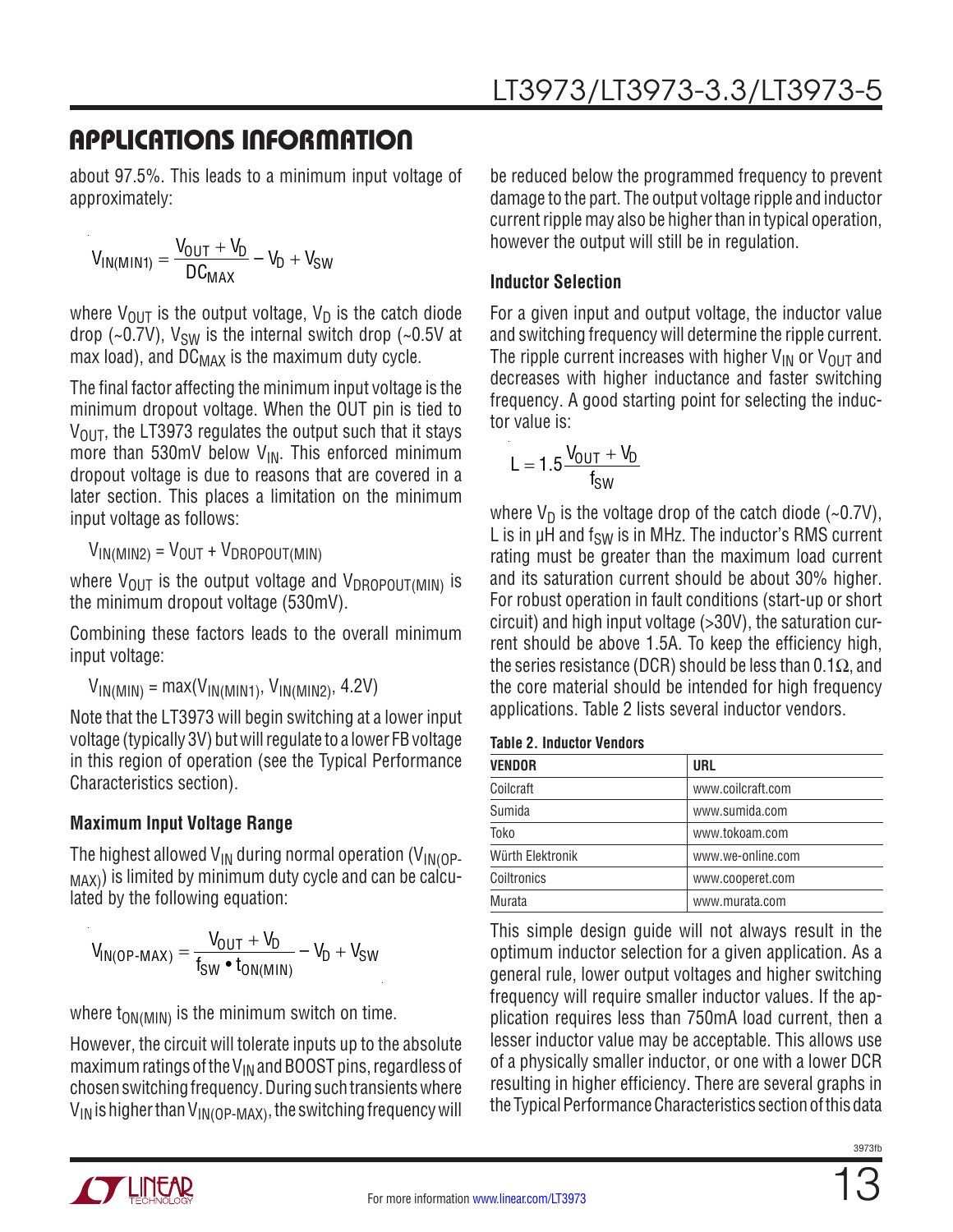sheet that show the maximum load current as a function of input voltage for several popular output voltages. Low inductance may result in discontinuous mode operation, which is acceptable but reduces maximum load current. For details of maximum output current and discontinuous mode operation, see Application Note 44. Finally, for duty cycles greater than 50% ( $V_{\text{OUT}}/V_{\text{IN}} > 0.5$ ), there is a minimum inductance required to avoid subharmonic oscillations. See Application Note 19.

#### **Input Capacitor**

Bypass the input of the LT3973 circuit with a ceramic capacitor of X7R or X5R type. Y5V types have poor performance over temperature and applied voltage, and should not be used. A 4.7µF ceramic capacitor is adequate to bypass the LT3973 and will easily handle the ripple current. Note that larger input capacitance is required when a lower switching frequency is used (due to longer on-times). If the input power source has high impedance, or there is significant inductance due to long wires or cables, additional bulk capacitance may be necessary. This can be provided with a low performance electrolytic capacitor.

Step-down regulators draw current from the input supply in pulses with very fast rise and fall times. The input capacitor is required to reduce the resulting voltage ripple at the LT3973 and to force this very high frequency switching current into a tight local loop, minimizing EMI. A 4.7µF capacitor is capable of this task, but only if it is placed close to the LT3973 (see the PCB Layout section). A second precaution regarding the ceramic input capacitor concerns the maximum input voltage rating of the LT3973. A ceramic input capacitor combined with trace or cable inductance forms a high quality (under damped) tank circuit. If the LT3973 circuit is plugged into a live supply, the input voltage can ring to twice its nominal value, possibly exceeding the LT3973's voltage rating. This situation is easily avoided (see the Hot Plugging Safely section).

### **Output Capacitor and Output Ripple**

The output capacitor has two essential functions. It stores energy in order to satisfy transient loads and stabilize the LT3973's control loop. Ceramic capacitors have very low equivalent series resistance (ESR) and provide the best ripple performance. A good starting value is:

$$
C_{\text{OUT}} = \frac{50}{V_{\text{OUT}} \cdot f_{\text{SW}}}
$$

where  $f_{SW}$  is in MHz and  $C_{OUT}$  is the recommended output capacitance in μF. Use X5R or X7R types. This choice will provide low output ripple and good transient response. Transient performance can be improved with a higher value capacitorif combinedwith a phase leadcapacitor (typically 15pF) between the output and the feedback pin. A lower value of output capacitor can be used to save space and cost but transient performance will suffer.

The second function is that the output capacitor, along with the inductor, filters the square wave generated by the LT3973 to produce the DC output. In this role it determines the output ripple, so low impedance (at the switching frequency) is important. The output ripple decreases with increasing output capacitance, down to approximately 1mV. See Figure 1. Note that a larger phase lead capacitor should be used with a large output capacitor.



**Figure 1. Worst-Case Output Ripple Across Full Load Range**

When choosing a capacitor, look carefully through the data sheet to find out what the actual capacitance is under operating conditions (applied voltage and temperature). A physically larger capacitor or one with a higher voltage rating may be required. Table 3 lists several capacitor vendors.

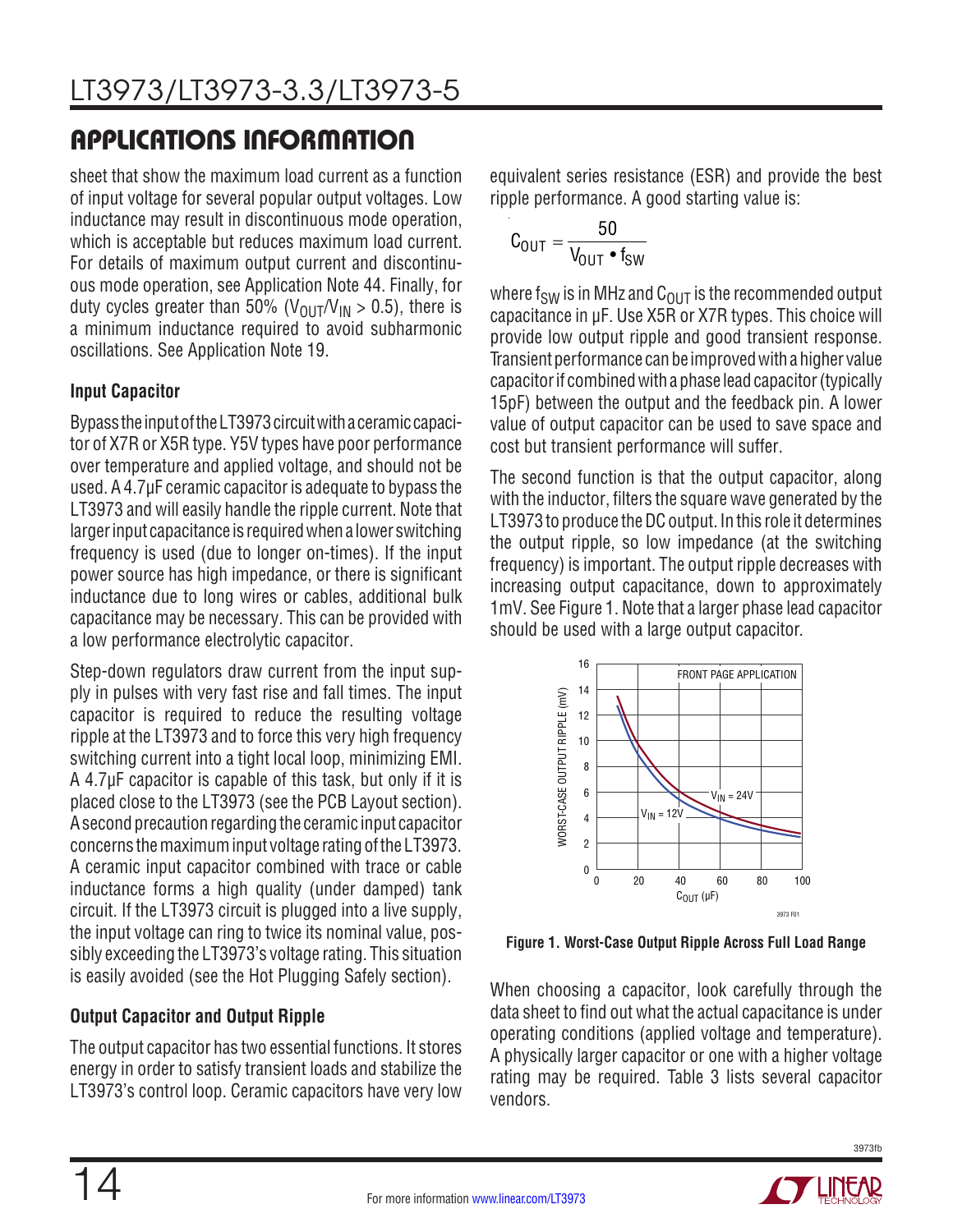| <b>MANUFACTURER</b> | <b>WEBSITE</b>  |
|---------------------|-----------------|
| <b>AVX</b>          | www.avxcorp.com |
| Murata              | www.murata.com  |
| Taiyo Yuden         | www.t-yuden.com |
| Vishay Siliconix    | www.vishay.com  |
| TDK                 | www.tdk.com     |

#### **Table 3. Recommended Ceramic Capacitor Vendors**

#### **Ceramic Capacitors**

Ceramic capacitors are small, robust and have very low ESR. However, ceramic capacitors can cause problems when used with the LT3973 due to their piezoelectric nature. When in Burst Mode operation, the LT3973's switching frequency depends on the load current, and at very light loads the LT3973 can excite the ceramic capacitor at audio frequencies, generating audible noise. Since the LT3973 operates at a lower current limit during Burst Mode operation, the noise is typically very quiet to a casual ear. If this is unacceptable, use a high performance tantalum or electrolytic capacitor at the output.

A final precaution regarding ceramic capacitors concerns the maximum input voltage rating of the LT3973. As previously mentioned, a ceramic input capacitor combined with trace or cable inductance forms a high quality (under damped) tank circuit. If the LT3973 circuit is plugged into a live supply, the input voltage can ring to twice its nominal value, possibly exceeding the LT3973's rating. This situation is easily avoided (see the Hot Plugging Safely section).

#### **Low Ripple Burst Mode Operation**

To enhance efficiency at light loads, the LT3973 operates in low ripple Burst Mode operation which keeps the output capacitor charged to the proper voltage while minimizing the input quiescent current. During Burst Mode operation, the LT3973 delivers single cycle bursts of current to the output capacitor followed by sleep periods where the output power is delivered to the load by the output capacitor. Because the LT3973 delivers power to the output with single, low current pulses, the output ripple is kept below 10mV for a typical application. See Figure 2.

As the load current decreases towards a no load condition, the percentage of time that the LT3973 operates in sleep mode increases and the average input current is greatly reduced resulting in high efficiency even at very low loads. Note that during Burst Mode operation, the switching frequency will be lower than the programmed switching frequency. See Figure 3.

At higher output loads (above 90mA for the front page application) the LT3973 will be running at the frequency programmed by the  $R<sub>T</sub>$  resistor, and will be operating in standard PWM mode. The transition between PWM and low ripple Burst Mode is seamless, and will not disturb the output voltage.



**Figure 2. Burst Mode Operation**



**Figure 3. Switching Frequency in Burst Mode Operation**

#### **BOOST and BD Pin Considerations**

3973fb Capacitor C3 and the internal boost Schottky diode (see the Block Diagram) are used to generate a boost voltage that is higher than the input voltage. In most cases a 0.47µF capacitor will work well. Figure 4 shows two ways to arrange the boost circuit. The BOOST pin must be more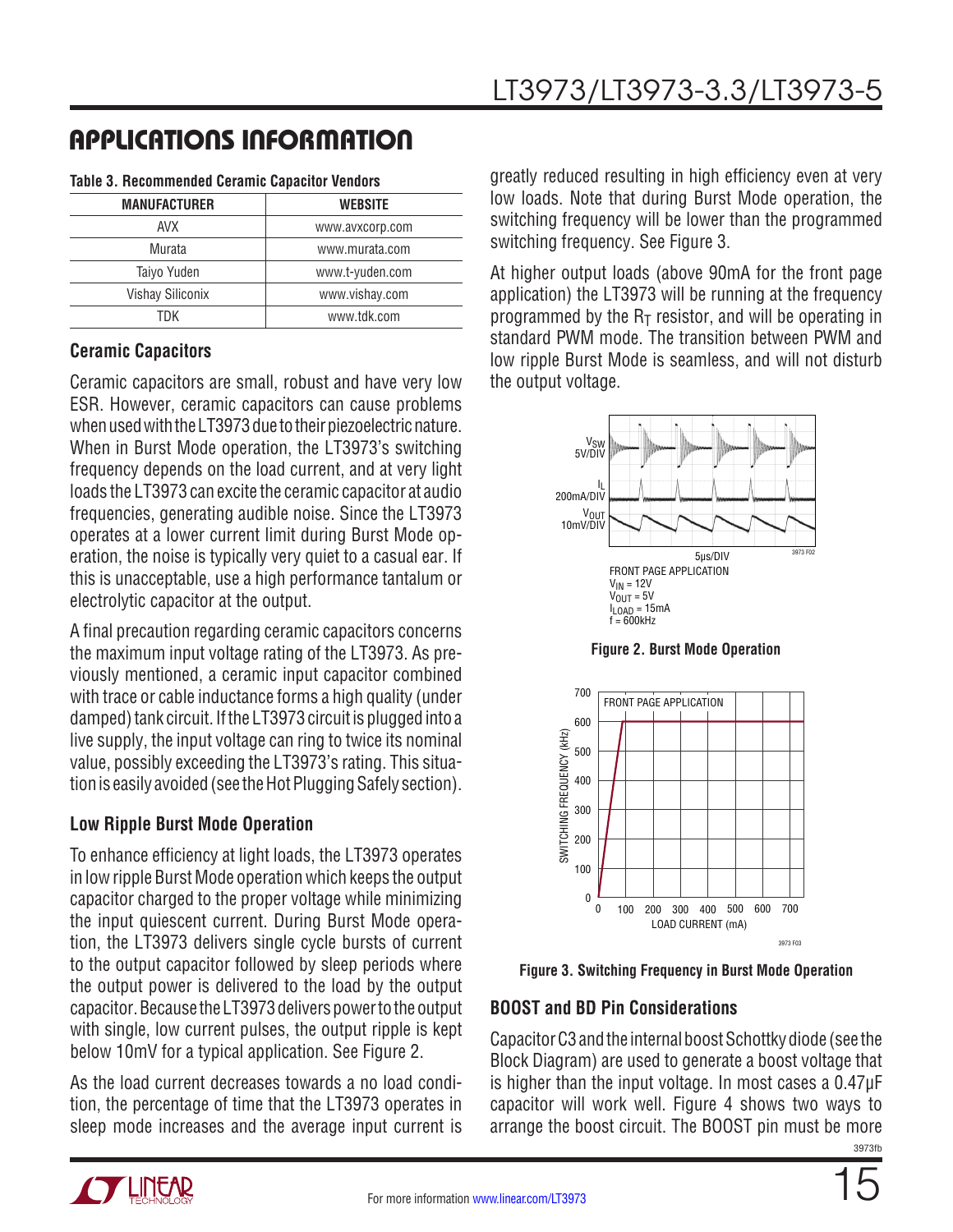than 1.9V above the SW pin for best efficiency. For outputs of 2.2V and above, the standard circuit (Figure 4a) is best. For outputs between 2.2V and 2.5V, use a 1µF boost capacitor. For output voltages below 2.2V, the boost diode can be tied to the input (Figure 4b), or to another external supply greater than 2.2V. However, the circuit in Figure 4a is more efficient because the BOOST pin current and BD pin quiescent current come from a lower voltage source. You must also be sure that the maximum voltage ratings of the BOOST and BD pins are not exceeded.



**Figure 4. Two Circuits for Generating the Boost Voltage**

The LT3973 monitors the boost capacitor for sufficient voltage such that the switch is allowed to fully saturate. During start-up conditions when the boost capacitor may not be fully charged, the switch will operate with about 1V of drop, and an internal current source will begin to pull 70mA (typical) from the OUT pin which is typically connected to  $V_{\text{OUT}}$ . This current forces the LT3973 to switch more often and with more inductor current, which recharges the boost capacitor. When the boost capacitor is sufficiently charged, the current source turns off, and the part may enter Burst Mode. See Figure 5 for minimum input voltage for outputs of 3.3V and 5V.



**Figure 5. The Minimum Input Voltage Depends on Output Voltage, Load Current and Boost Circuit**

### **Minimum Dropout Voltage**

When the OUT pin is tied to  $V_{\text{OUT}}$ , the LT3973 regulates the output such that:

### $V_{IN} - V_{OUT} > V_{DROPOUT(MIN)}$

where  $V_{\text{DROPOUT(MIN)}}$  is 530mV. This enforced minimum dropout voltage keeps the boost capacitor charged regardless of load during dropout conditions. The LT3973 achieves this by limiting the duty cycle and forcing the switch to turn off regularly to charge the boost capacitor. Since sufficient voltage across the boost capacitor is maintained, the switch is allowed to fully saturate and the internal switch drop stays low for good dropout performance. Figure 6 shows the overall V<sub>IN</sub> to V<sub>OUT</sub> performance during start-up and dropout conditions.

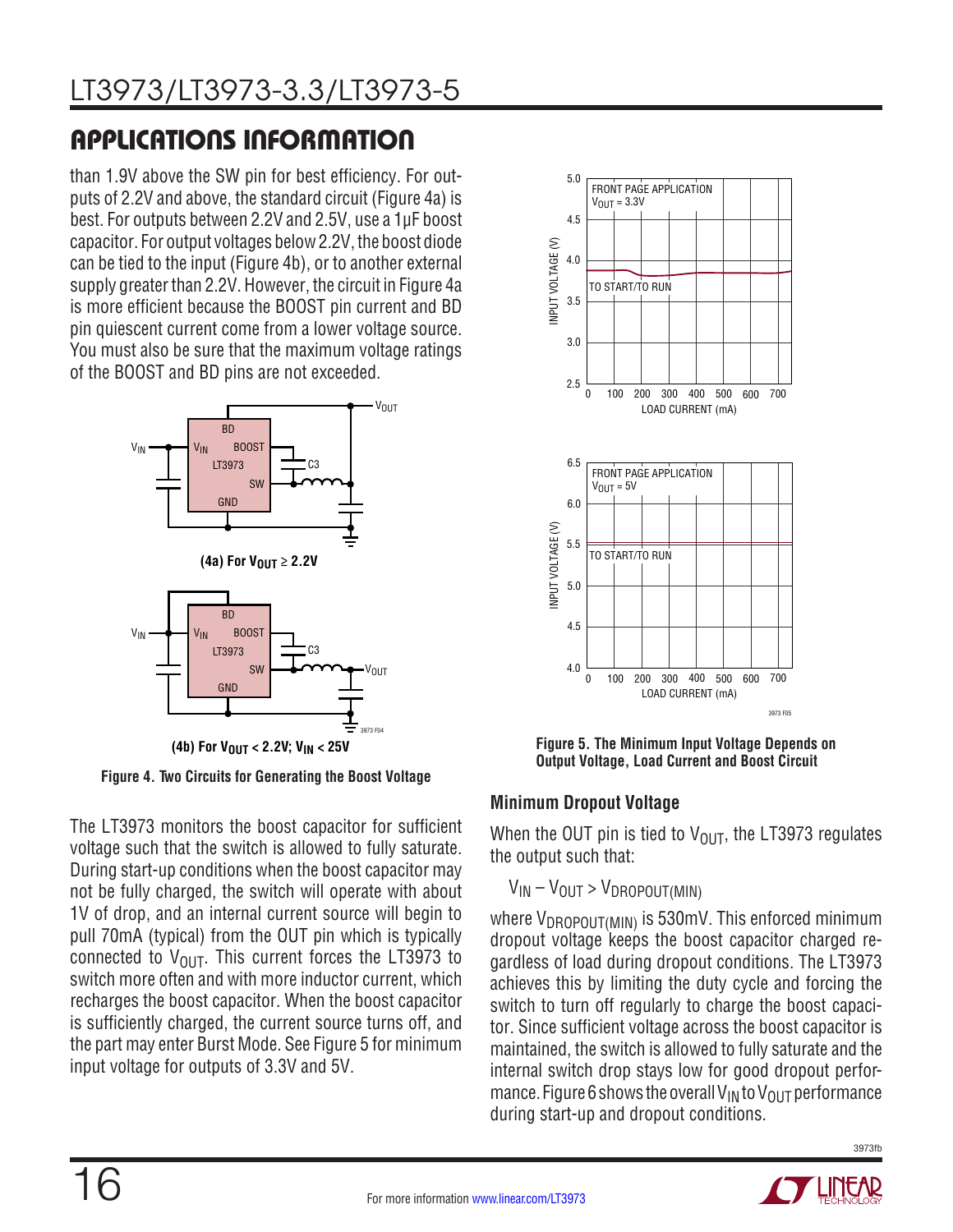During dropout conditions when the output is below regulation, the outputripplemay increase. At very high loads, this ripple can increase to approximately 200mV for the front page application. If lower output ripple is desired during such conditions, a larger output capacitor can be used.

In order to not exceed the maximum voltage rating, tie the OUT pin to GND for programmed outputs greater than 14V. Note that this will result in degraded start-up and dropout performance.



**Figure 6. V<sub>IN</sub> to V<sub>OUT</sub> Performance** 

#### <sup>+</sup> **Enable and Undervoltage Lockout**

The LT3973 is in shutdown when the EN/UVLO pin is low and active when the pin is high. The rising threshold of the EN/UVLO comparator is 1.19V, with a 30mV hysteresis. This threshold is accurate when  $V_{IN}$  is above 4.2V. If  $V_{IN}$ is lower than 4.2V, tie EN/UVLO pin to GND to place the part in shutdown.

Figure 7 shows how to add undervoltage lockout (UVLO) to the LT3973. Typically, UVLO is used in situations where the input supply is current limited, or has a relatively high source resistance. A switching regulator draws constant power from the source, so source current increases as source voltage drops. This looks like a negative resistance load to the source and can cause the source to current limit or latch low under low source voltage conditions. UVLO prevents the regulator from operating at source voltages where the problems might occur. The UVLO threshold can be adjusted by setting the values R3 and R4 such that they satisfy the following equation:

$$
V_{UVLO} = \frac{R3 + R4}{R4} \cdot 1.19V
$$

where switching should not start until  $V_{IN}$  is above  $V_{UV}$  0. Note that due to the comparator's hysteresis, switching will not stop until the input falls slightly below  $V_{UVLO}$ . Undervoltage lockout is functional only when  $V_{UVLO}$  is greater than 5.5V.



**Figure 7. Undervoltage Lockout**



**Figure 8. Diode D4 Prevents a Shorted Input from Discharging a Backup Battery Tied to the Output. It Also Protects the Circuit from a Reversed Input. The LT3973 Runs Only When the Input Is Present**

#### **Shorted and Reversed Input Protection**

If the inductor is chosen so that it won't saturate excessively, a LT3973 buck regulator will tolerate a shorted output. There is another situation to consider in systems where the output will be held high when the input to the LT3973 is absent. This may occur in battery charging applications or in battery backup systems where a battery or some other supply is diode ORed with the LT3973's output. If the  $V_{\text{IN}}$ pin is allowed to float and the EN/UVLO pin is held high (either by a logic signal or because it is tied to  $V_{IN}$ ), then the LT3973's internal circuitrywill pull its quiescent current through its SW pin. This is fine if the system can tolerate

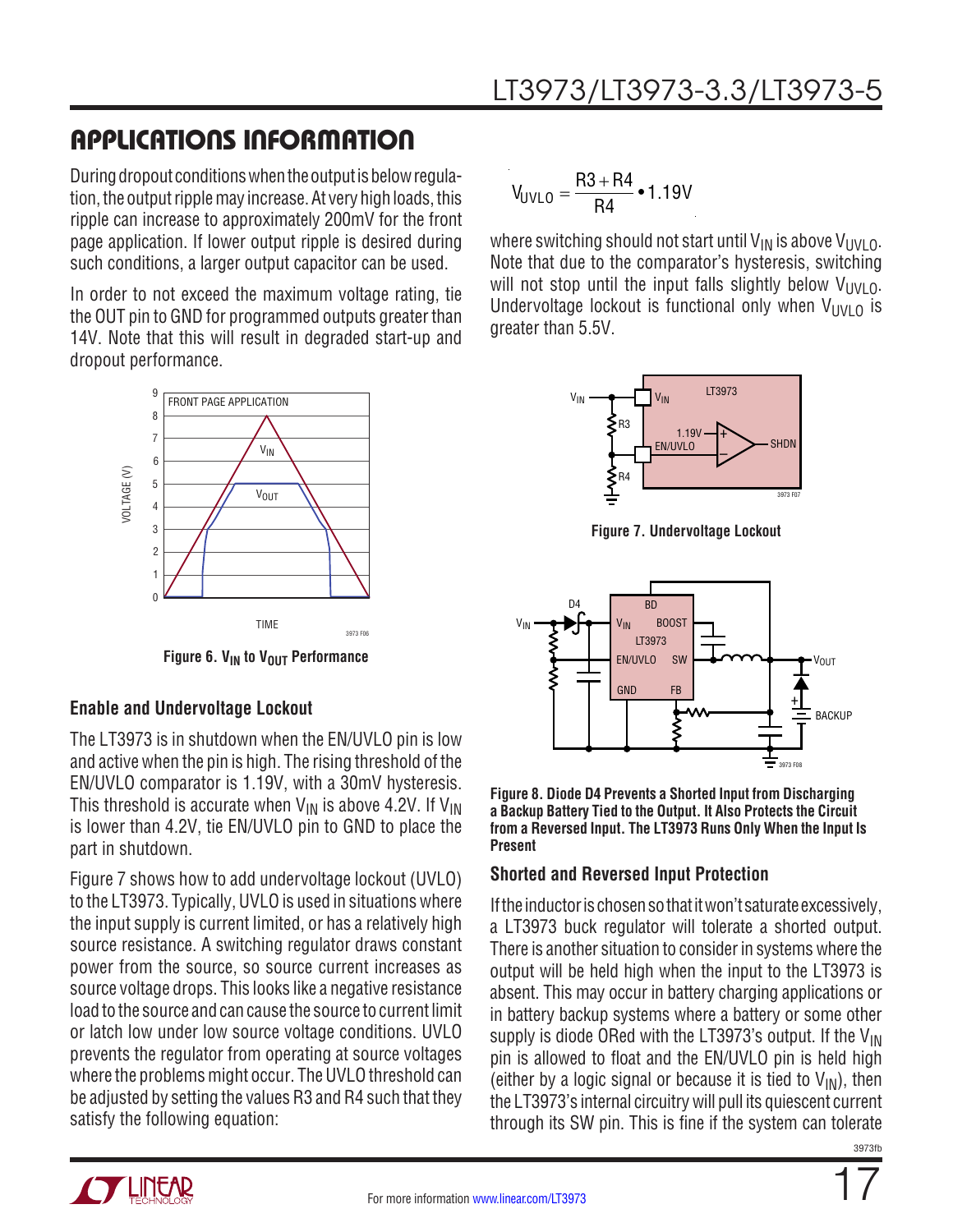a few µA in this state. If the EN/UVLO pin is grounded, the SW pin current will drop to 0.75 $\mu$ A. However, if the V<sub>IN</sub> pin is groundedwhile the output is held high, regardless of EN/ UVLO, parasitic diodes inside the LT3973 can pull current from the output through the SW pin and the  $V_{IN}$  pin. Figure 8 shows a circuit that will run only when the input voltage is present and that protects against a shorted or reversed input.

#### **PCB Layout**

For proper operation and minimum EMI, care must be taken during printed circuit board layout. Figure 9 shows the recommended component placement with trace, ground plane and via locations. Note that large, switched currents flow in the LT3973's  $V_{IN}$  and SW pins, the internal catch diode and the input capacitor. The loop formed by these components should be as small as possible. These components, alongwith the inductor and output capacitor, should be placed on the same side of the circuit board, and their connections should be made on that layer. Place a local, unbroken ground plane below these components. The SW and BOOST nodes should be as small as possible. Finally, keep the FB nodes small so that the ground traces will shield them from the SW and BOOST nodes. The exposed pad on the bottommust be soldered to ground so that the pad acts as a heat sink. To keep thermal resistance low, extend the ground plane as much as possible, and add thermal vias under and near the LT3973 to additional ground planes within the circuit board and on the bottom side.

### **Hot Plugging Safely**

The small size, robustness and low impedance of ceramic capacitors make them an attractive option for the input bypass capacitor of LT3973 circuits. However, these capacitors can cause problems if the LT3973 is plugged into a live supply. The low loss ceramic capacitor, combined with stray inductance in series with the power source, forms an under damped tank circuit, and the voltage at the  $V_{IN}$  pin of the LT3973 can ring to twice the nominal input voltage, possibly exceeding the LT3973's rating and damaging the part. If the input supply is poorly controlled or the user will be plugging the LT3973 into an energized supply, the input network should be designed to prevent this overshoot. See Application Note 88 for a complete discussion.



**Figure 9. A Good PCB Layout Ensures Proper, Low EMI Operation**

#### **High Temperature Considerations**

For higher ambient temperatures, care should be taken in the layout of the PCB to ensure good heat sinking of the LT3973. The exposed pad on the bottom must be soldered to a ground plane. This ground should be tied to large copper layers below with thermal vias; these layers will spread the heat dissipated by the LT3973. Placing additional vias can reduce thermal resistance further. The maximum load current should be derated as the ambient temperature approaches the maximum junction rating.

Power dissipation within the LT3973 can be estimated by calculating the total power loss from an efficiency measurement and subtracting inductor loss. The die temperature is calculated by multiplying the LT3973 power dissipation by the thermal resistance from junction to ambient.

Finally, be aware that at high ambient temperatures the internal Schottky diode will have significant leakage current (see the Typical Performance Characteristics section) increasing the quiescent current of the LT3973 converter.

#### **Other Linear Technology Publications**

Application Notes 19, 35 and 44 contain more detailed descriptions and design information for buck regulators and other switching regulators. The LT1376 data sheet has a more extensive discussion of output ripple, loop compensation and stability testing. Design Note 100 shows how to generate a bipolar output supply using a buck regulator.

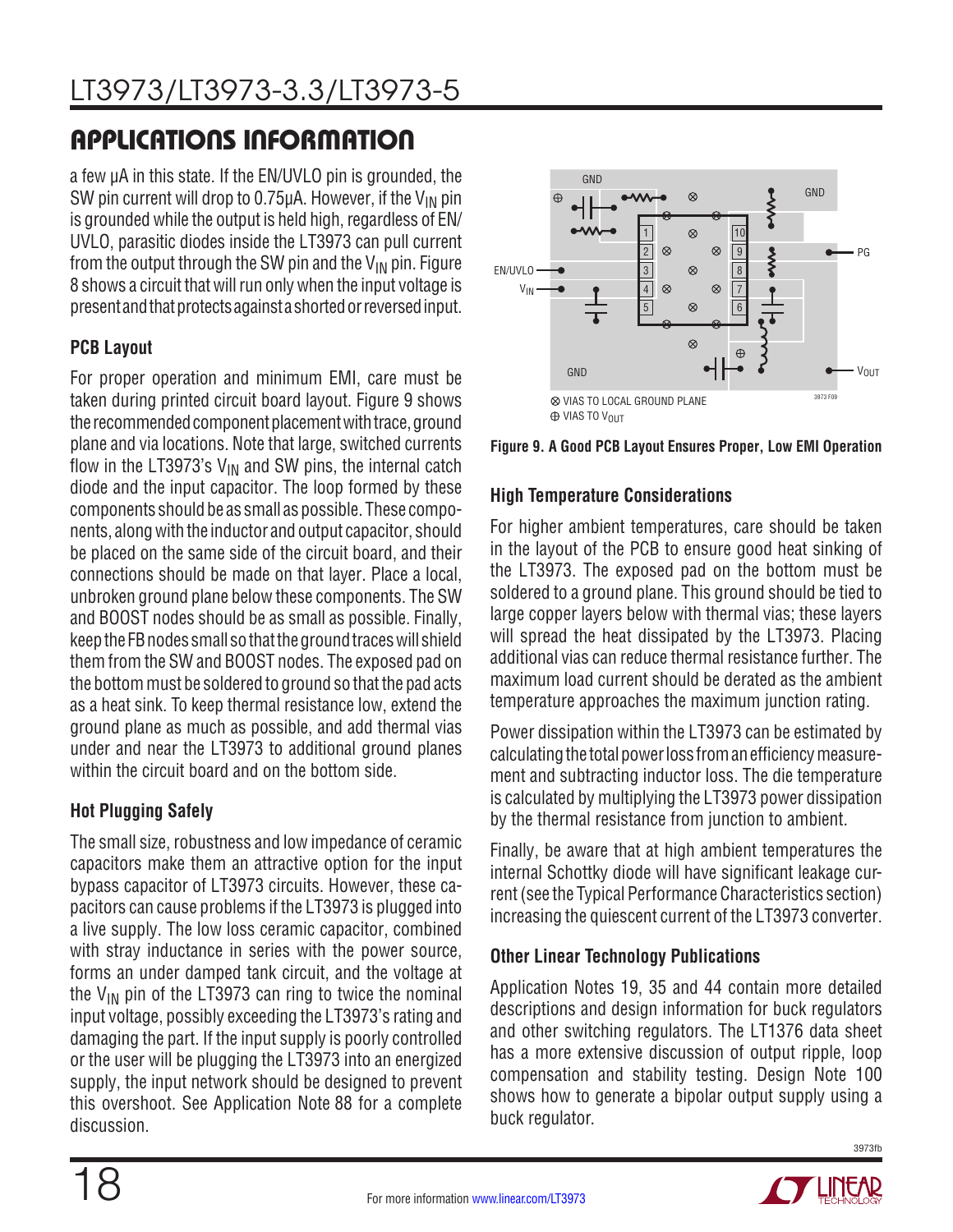### TYPICAL APPLICATIONS

#### **3.3V Step-Down Converter 5V Step-Down Converter**



**3.3V Step-Down Converter 5V Step-Down Converter**



#### **2.5V Step-Down Converter 1.8V Step-Down Converter**













#### **12V Step-Down Converter 5V, 2MHz Step-Down Converter**





3973fb

19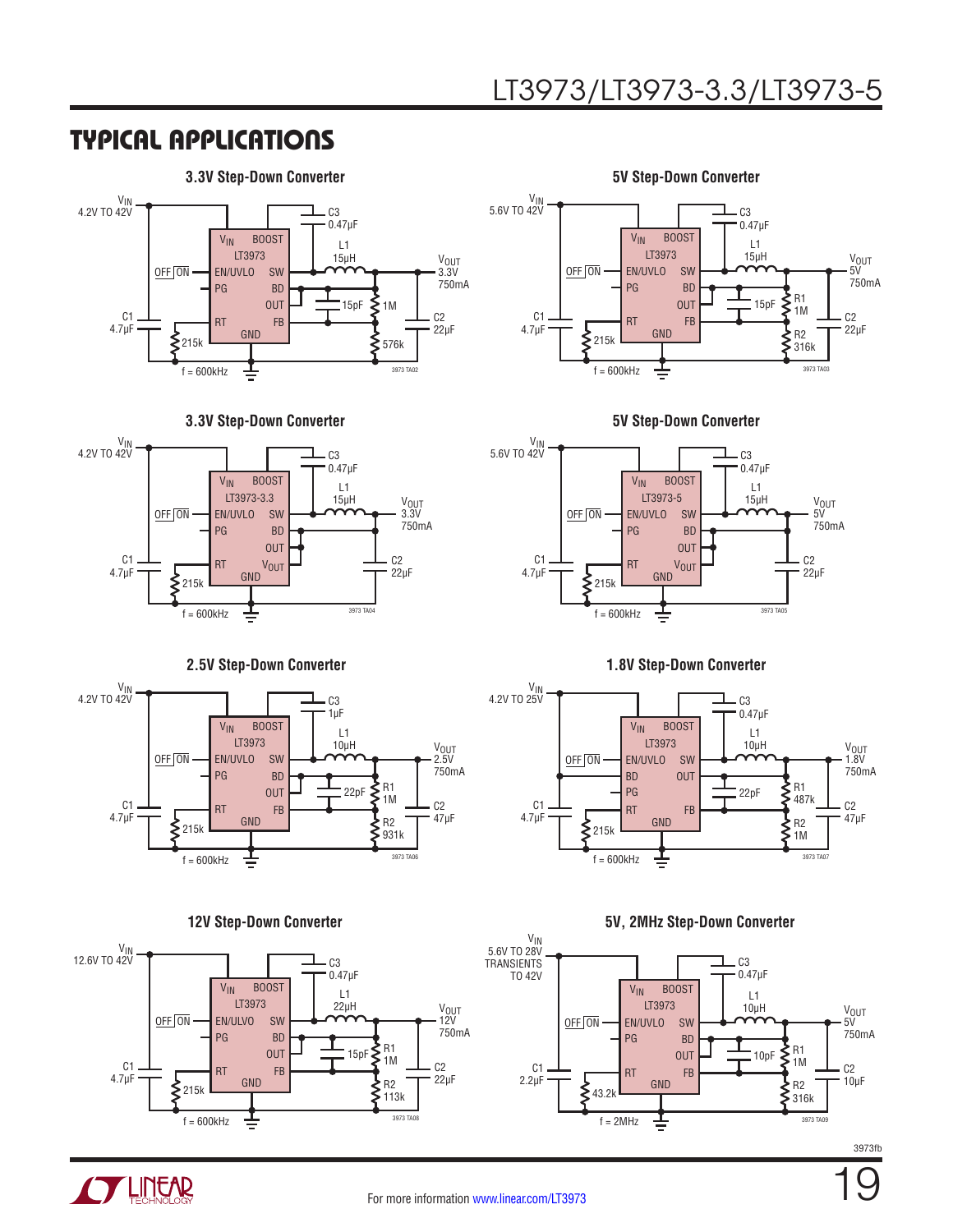### TYPICAL APPLICATIONS

#### **5V Step-Down Converter with Undervoltage Lockout**





#### **Input Current During Start-Up Start-Up from High Impedance Input Source**



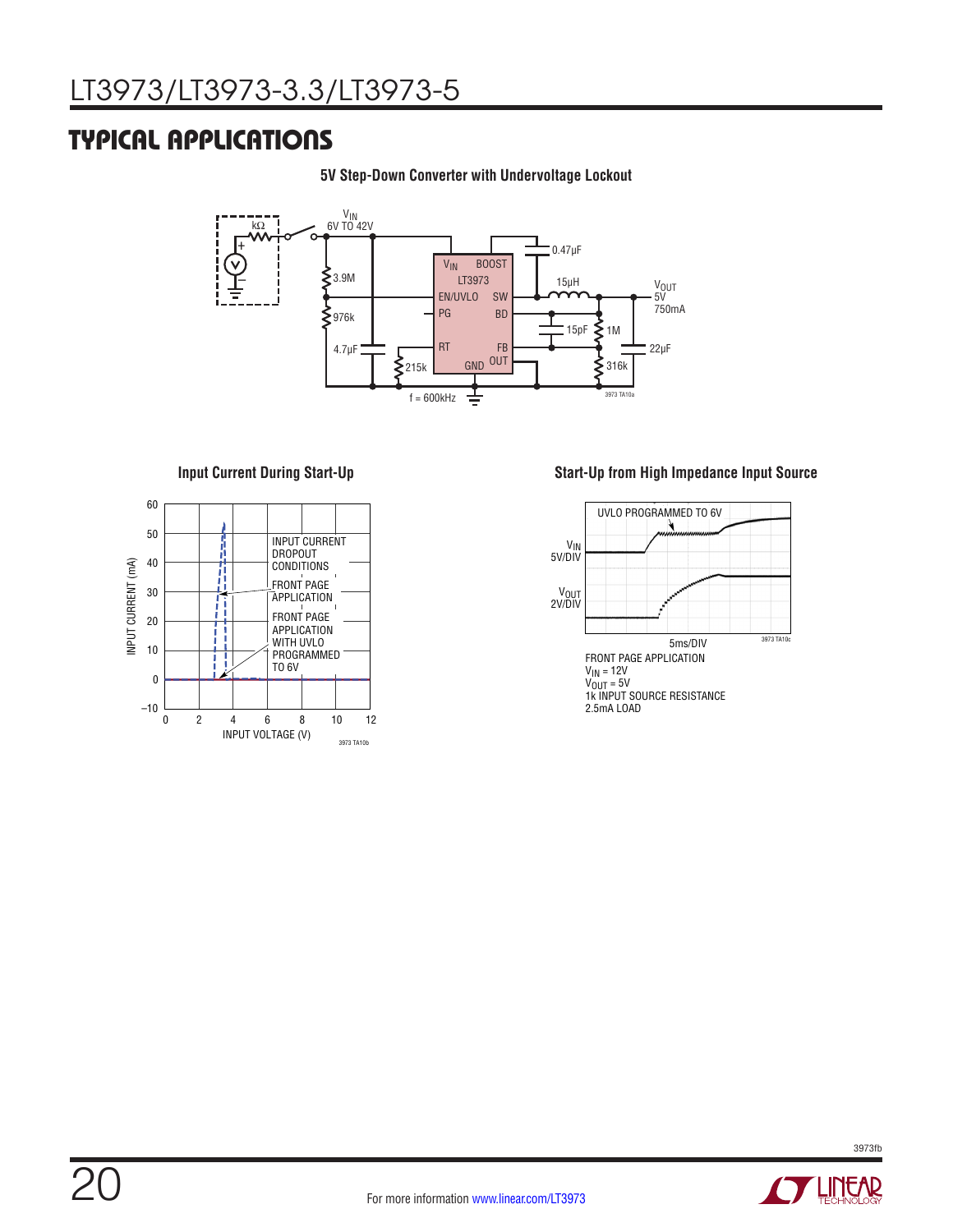### PACKAGE DESCRIPTION

**Please refer to http://www.linear.com/designtools/packaging/ for the most recent package drawings.**



4. DIMENSIONS OF EXPOSED PAD ON BOTTOM OF PACKAGE DO NOT INCLUDE MOLD FLASH. MOLD FLASH, IF PRESENT, SHALL NOT EXCEED 0.15mm ON ANY SIDE

5. EXPOSED PAD SHALL BE SOLDER PLATED

6. SHADED AREA IS ONLY A REFERENCE FOR PIN 1 LOCATION ON THE TOP AND BOTTOM OF PACKAGE

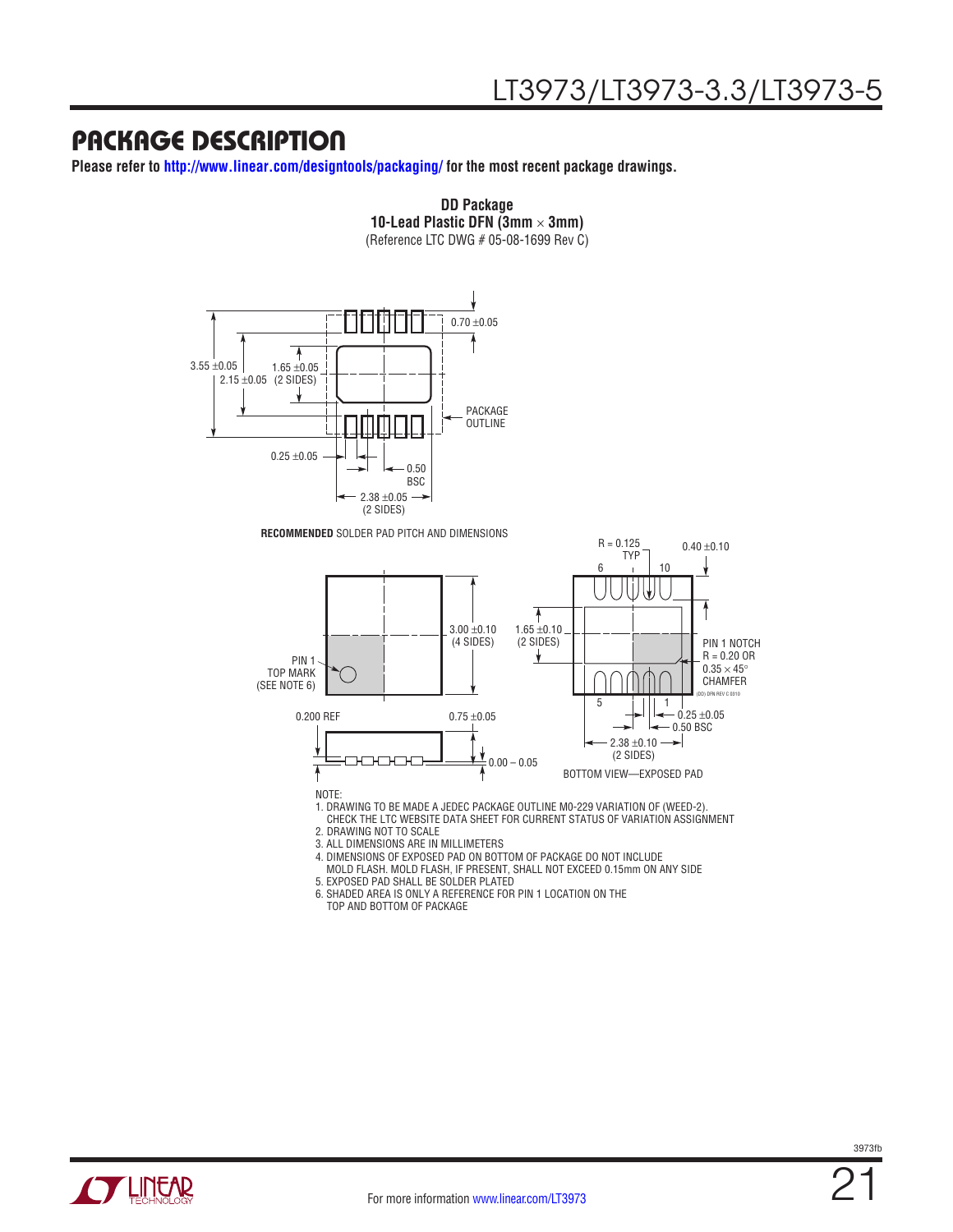### PACKAGE DESCRIPTION

**Please refer to http://www.linear.com/designtools/packaging/ for the most recent package drawings.**



**MSE Package**

- 3. DIMENSION DOES NOT INCLUDE MOLD FLASH, PROTRUSIONS OR GATE BURRS.
- MOLD FLASH, PROTRUSIONS OR GATE BURRS SHALL NOT EXCEED 0.152mm (.006") PER SIDE
- 4. DIMENSION DOES NOT INCLUDE INTERLEAD FLASH OR PROTRUSIONS.
- INTERLEAD FLASH OR PROTRUSIONS SHALL NOT EXCEED 0.152mm (.006") PER SIDE
- 5. LEAD COPLANARITY (BOTTOM OF LEADS AFTER FORMING) SHALL BE 0.102mm (.004") MAX
- 6. EXPOSED PAD DIMENSION DOES INCLUDE MOLD FLASH. MOLD FLASH ON E-PAD SHALL NOT EXCEED 0.254mm (.010") PER SIDE.

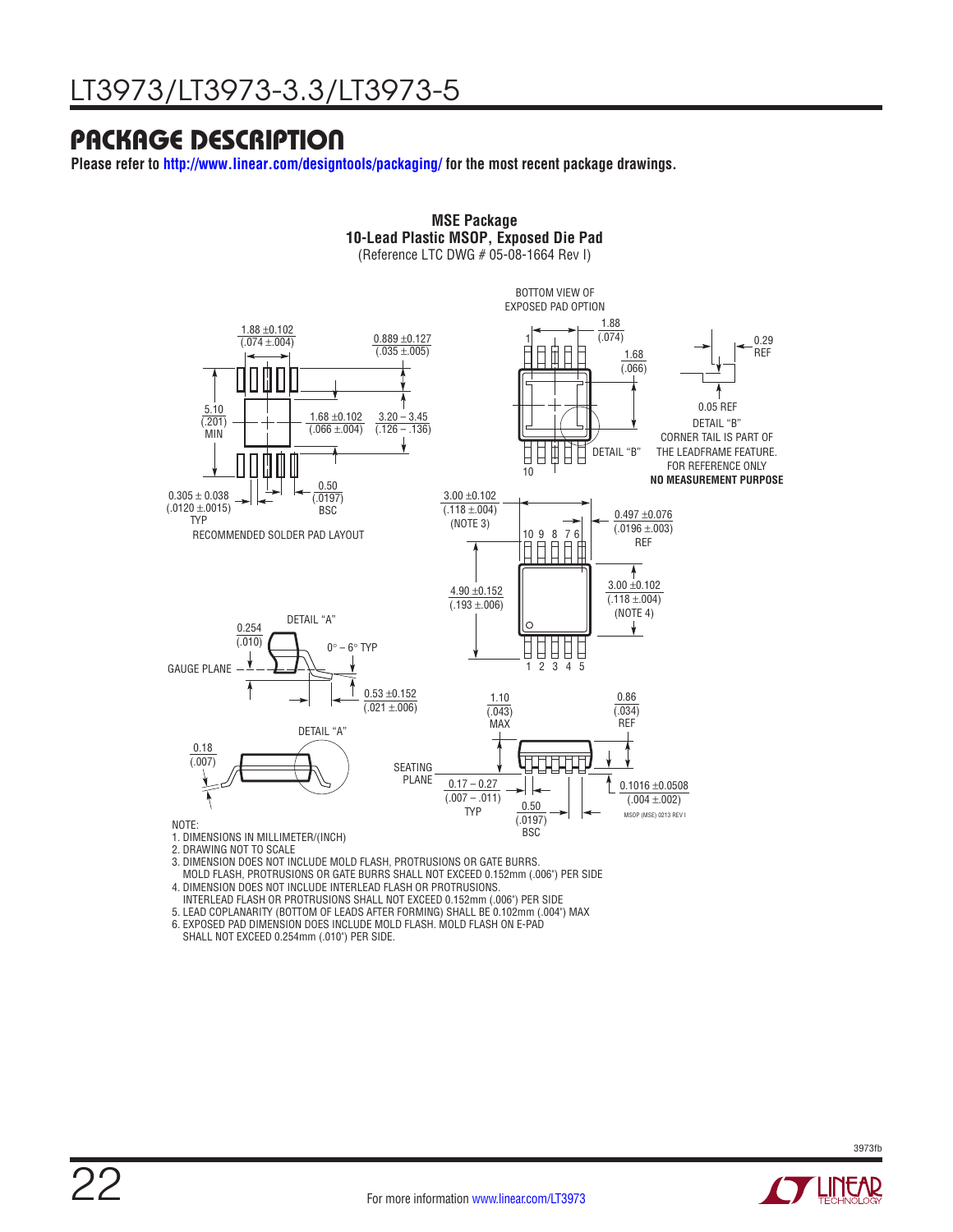### REVISION HISTORY

| <b>REV</b> | <b>DATE</b> | <b>DESCRIPTION</b>                                                                                                        | <b>PAGE NUMBER</b> |
|------------|-------------|---------------------------------------------------------------------------------------------------------------------------|--------------------|
| A          | 4/12        | Title and Features modified to include fixed output versions.                                                             |                    |
|            |             | Absolute Maximum Ratings, Pin Configuration, and Order Information sections modified to include fixed<br>output versions. |                    |
|            |             | Electrical Characteristics table modified to include fixed output versions.                                               | 3                  |
|            |             | Graphs modified to include fixed output versions.                                                                         | 5                  |
|            |             | Pin Functions and Block Diagram modified to include fixed output versions.                                                | 9.10               |
|            |             | Applications for fixed output versions added.                                                                             | 19                 |
| R          | 3/15        | Clarified package designator from MS to MSE - All                                                                         |                    |
|            |             | <b>Clarified Electrical Characteristics</b>                                                                               |                    |